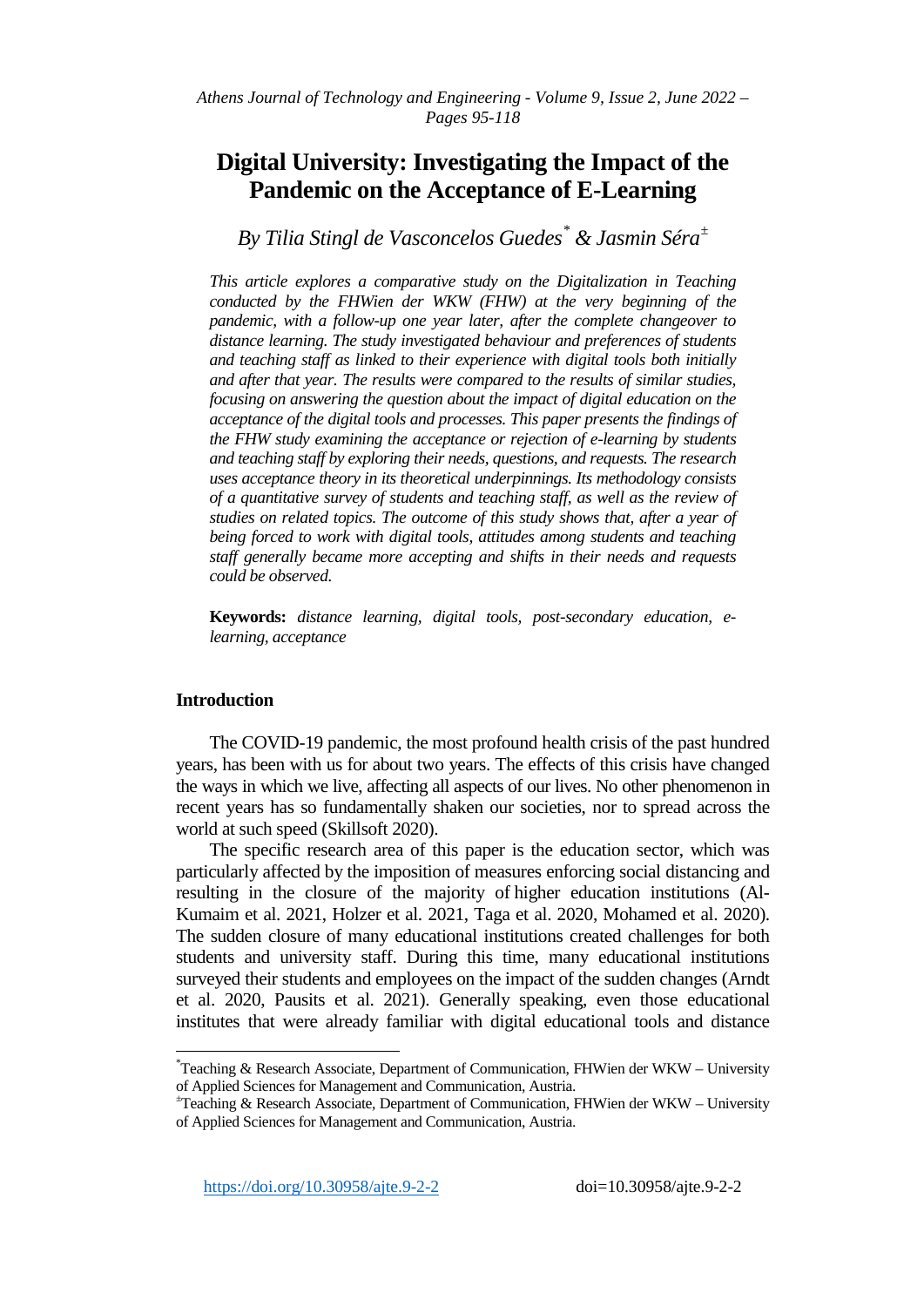learning were caught off-guard by the pandemic and the measures enacted to control it (Berghoff et al. 2021. Marczuk et al. 2021). While scholars acknowledge that the concept of online learning is not new, they also recognise that the digitalization of higher education accelerated dramatically during the pandemic (Hargitai et al. 2021, Al-Kumaim et al. 2021, Kreulich et al. 2020).

Vienna's University of Applied Sciences for Management and Communication – FHWien der WKW – is a rather small Austrian university with approximately 3,000 students spread across 10 Bachelor and 8 Master programs. The implementation of pandemic mitigation measures triggered a digitalization push throughout FHW's teaching and learning activities, with the rapid deployment of digital tools and methods across a wide range of course types. Such changes have fundamentally changed the way online teaching is approached by universities, where digital skills are in greater demand than ever (Farnell et al. 2021, Berghoff et al. 2021, Kreulich et al. 2020). While the trend towards digitalization in higher education is nothing new – also at the FHW, which has long embraced digitalization in teaching – the novel conditions of 2020 and 2021 necessitated a faster and wider implementation than many had previously expected (Kreulich et al. 2020).

"Pre-pandemic" efforts towards digitalization in teaching were constantly surrounded by concerns about effects on the quality of teaching and about the acceptance of the tools (Söbke and Reichelt 2016). At the same time, the introduction of digital/virtual distance learning is recognized as bringing advantages, such as the promotion of individual learning, independent of time and space, as well as greater flexibility during studies through video conferencing, interactive exercises, streaming, and online learning platforms (Marczuk et al. 2021, Berghoff et al. 2021, Kreulich et al. 2020). Given recent upheavals and arguments on each side of the equation, this is an opportune moment to investigate how students and faculty view these developments, and how they deal with the digitalization and virtualization of teaching after more than a year of first-hand experience.

This article is based on studies conducted by a team of experts in the digitalization of communication at FHW, who have been investigating digital trends in higher education since 2019. This research project, funded by the city of Vienna, focuses on digital communication trends in higher education and developments in digital communication studies. Since the outbreak of COVID-19 in Austria during March 2020, the project has expanded its research interest to include students' and lecturers' experiences during the pandemic. Accordingly, four surveys have been conducted so far, with two targeted at each group: students and lecturers. This study includes four waves of data collection, from Spring 2020 to Spring 2021.

This longitudinal data on attitudes and experiences, collected during a period of substantial regulatory and institutional change, enables exploration of the acceptability of digital teaching in light of the changes brought about by socialdistancing measures. Thus, the guiding research question addressed here is:

How did the sudden shift to online education during the COVID-19 pandemic affect students' and educators' acceptance of digitalization in Austrian post-secondary education?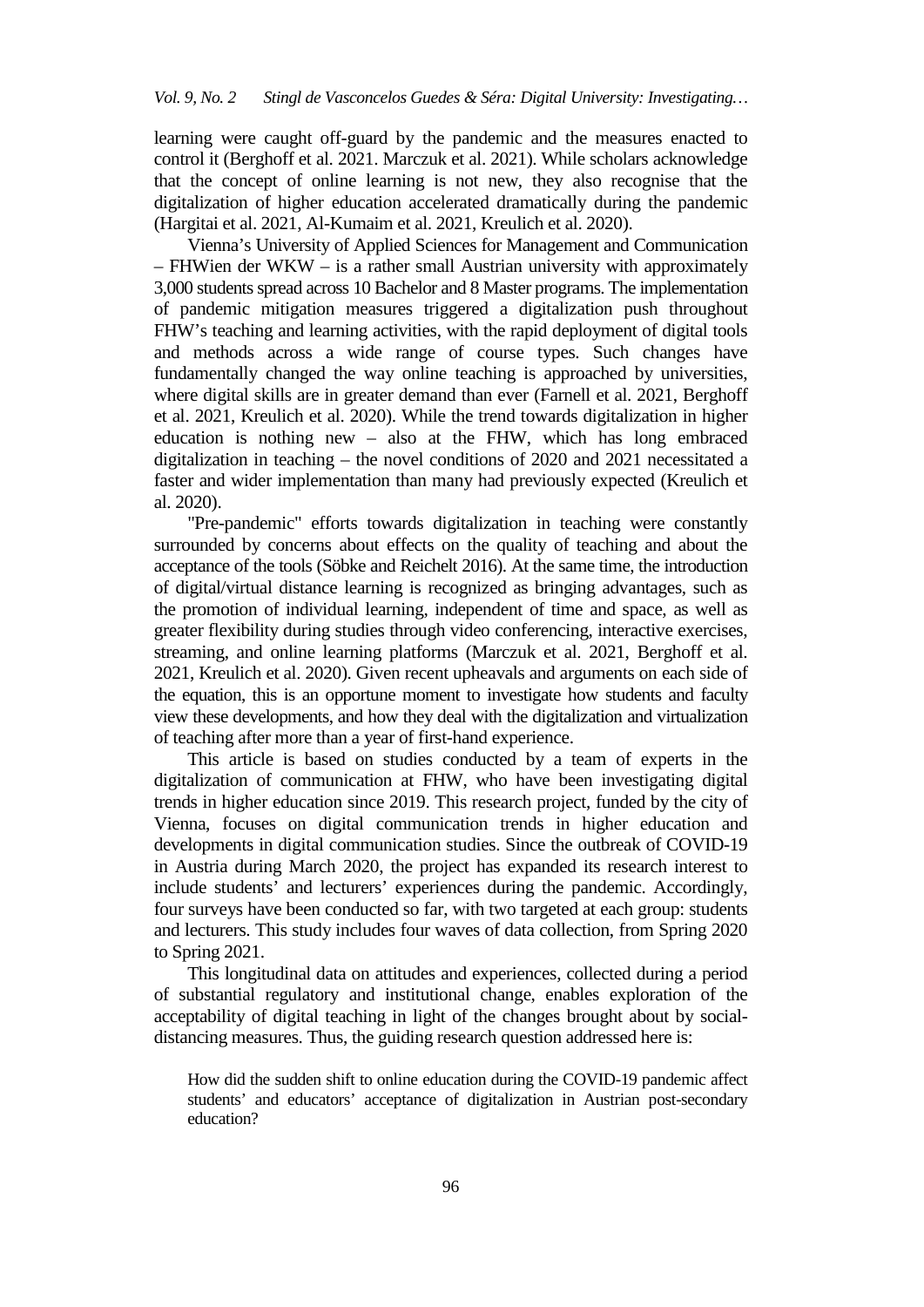The COVID-19 pandemic can be considered as an exceptional set of circumstances, which, in many cases, forced the rapid transition to e-learning, distance learning, and distance teaching. In this light, results of the aforementioned surveys into students' and lecturers' acceptance of digital teaching and learning can be understood as short-term consequences (Farnell et al. 2021). These factors notwithstanding, the longitudinal analysis of this data by the Competence Team for the Digitalisation of Communication can provide important lessons for improving the overall online learning experience for all parties involved in higher education (Marczuk et al. 2021, Walwyn 2020).

This paper is structured in the following format: After this introduction the next section presents a short literature review and the theoretical framework of the research question. Then the methodology that is followed by the results section, in which the empirical findings are explained, and the last section concludes the study.

#### **Literature Review**

The changes caused by the COVID-19 pandemic made it necessary for universities to regard digitalization as a strategically relevant topic, with many forced to implement a rapid transition to virtual teaching and learning in early 2020. During this adaptation to e-learning, and despite the extra workload implied, universities also seemed to increasingly launch surveys related to the digitalization process (Arndt et al. 2020). In the final report of the research project BRIDGING, Arndt et al. (2020) question the extent to which digitalization influences traditional transfer strategies for the development and dissemination of concepts and content in higher education. Accordingly, the research team conducted a supplementary qualitative study of internal surveys of teachers and students at German universities carried out during the summer semester of 2020. Likewise, the report "Distance Learning at Austrian Universities and Colleges in the Summer Semester 2020 and Winter Semester 2020/21" (Pausits et al. 2021) attempts to bundle and systematize the research work of Austrian universities into "distance education" during 2020. The main results of these two studies have substantially informed the current research.

The research project BRIDGING (Arndt et al. 2020) investigated what influence do the procedures to implement digital educational concepts during the first months of the pandemic have on higher education. For this purpose, the researchers conducted a qualitative study on internal university surveys among teachers and students in the summer semester 2020.

This content analysis by Arndt et al. (2020) of surveys related to digitalization within universities identified 13 areas of relevance: (a) workload, (b) life situation, (c) progress through studies, (d) examinations and forms of assessment, (e) learning progress and organization, (f) communication and interaction, (g) previous experience, (h) media-technical and didactical competences, (i) technical equipment,  $(i)$  technical infrastructure and tools,  $(k)$  virtual teaching and learning scenarios,  $(l)$ support and support needs, and, finally, (m) evaluation of the change process. The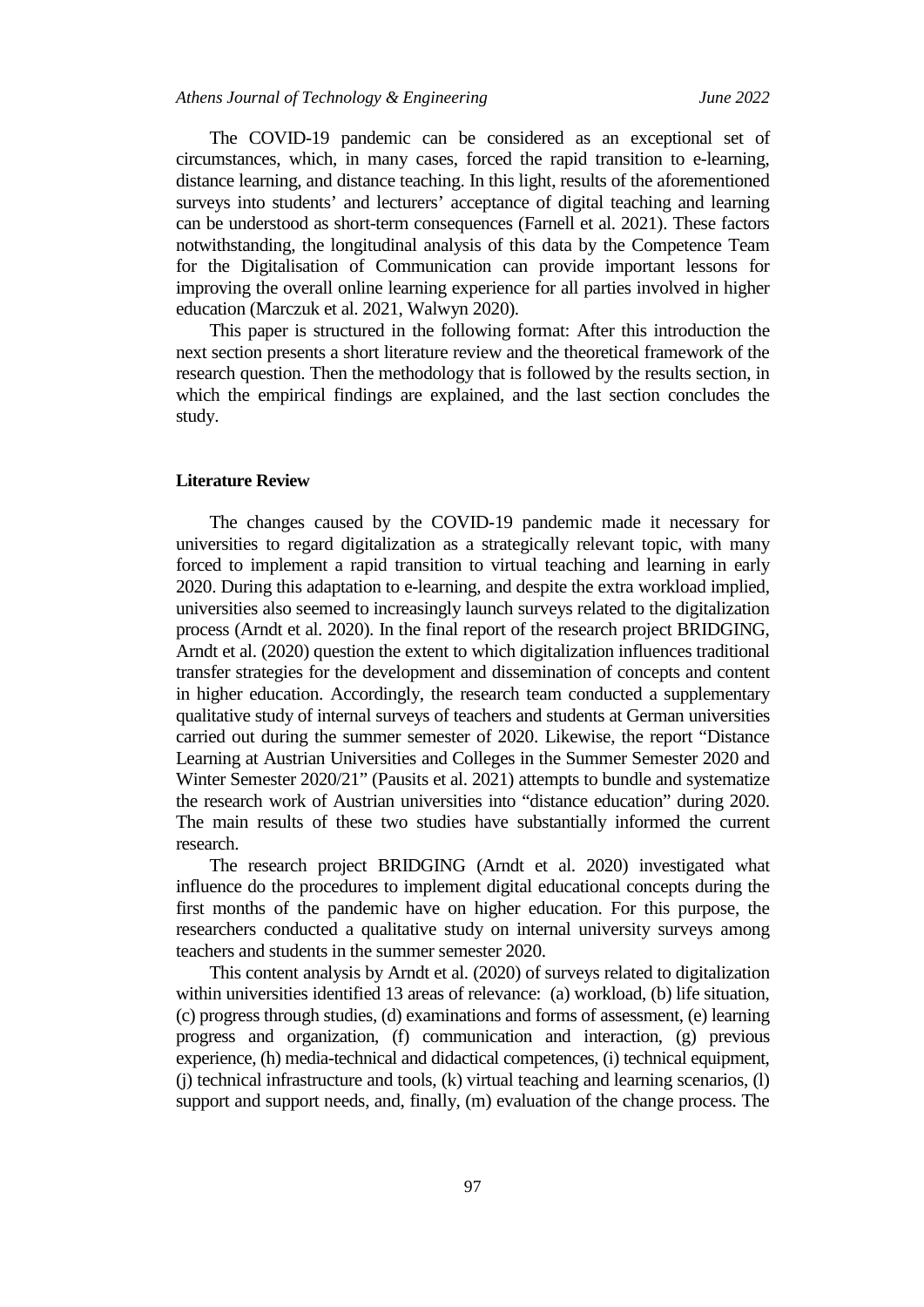FHW surveys on which this paper is based focused particularly on areas (a), (b),  $(c)$ ,  $(h)$ ,  $(e)$ ,  $(h)$ ,  $(i)$ ,  $(i)$ ,  $(k)$ , and  $(l)$ . For the purposes of this paper, however, areas (a), (b), (h), (j), and (k) are of particular relevance and a short summary of Arndt et al.'s results in these areas is presented below to facilitate comprehension of the similarities and differences between the FHW study and other related studies:

Ad (a) workload: Arndt et al.'s research stated that the workload was considered by the majority of both students and instructors to be (significantly) higher compared to face-to-face semesters – as a rule, more so by teachers than students.

Ad (b) life situation: Particularly the lack of workplaces for concentrated work and learning, financial burdens, and psychological stress can make learning and teaching more difficult. These may also be reasons for the often-expressed desire for physical presence in the sense of reopening learning spaces.

Ad (h) media-technical and didactical competences: Both teachers and students reported an increase in competence and saw this as creating opportunities for virtual teaching in coming semesters. In addition to the competence from a technical perspective, also the improvement of didactical competencies comes here into focus.

Ad (j) technical infrastructure and tools: The majority of teachers use learning management systems and video conferencing systems, primarily Zoom, on account of its high performance. Differentiation between knowledge and ability proves to be critical with respect to infrastructure and tools.

Ad (k) virtual teaching and learning scenarios: As students consider exchanges with teachers as important, they desire more than just self-learning materials. Combinations of asynchronous and synchronous teaching and learning scenarios meet the different needs and desires of both instructors and students. The designing of virtual teaching and learning scenarios, and particularly maintaining communication and interaction, generated a high workload for lecturers and various support staff actors at the universities both before and during the 2020 summer semester. Meanwhile, however, they adapted their offers to meet the needs of students and teachers.

Pausits et al. (2021) came to the conclusion that successful conversion to distance learning required of lecturers the following competencies:

- (a) skilled handling of Internet-supported teaching technologies, such as the operation of video conferencing systems and learning management systems (media informatics),
- (b) knowledge of possibilities for the methodological-didactic design of courses in distance learning (media didactics),
- (c) knowledge about the design of digital learning resources, such as learning videos (media design), and
- (d) independent management of their full scope of professional activities, including exchanges with colleagues for research activities, from their homes with the help of Internet technology.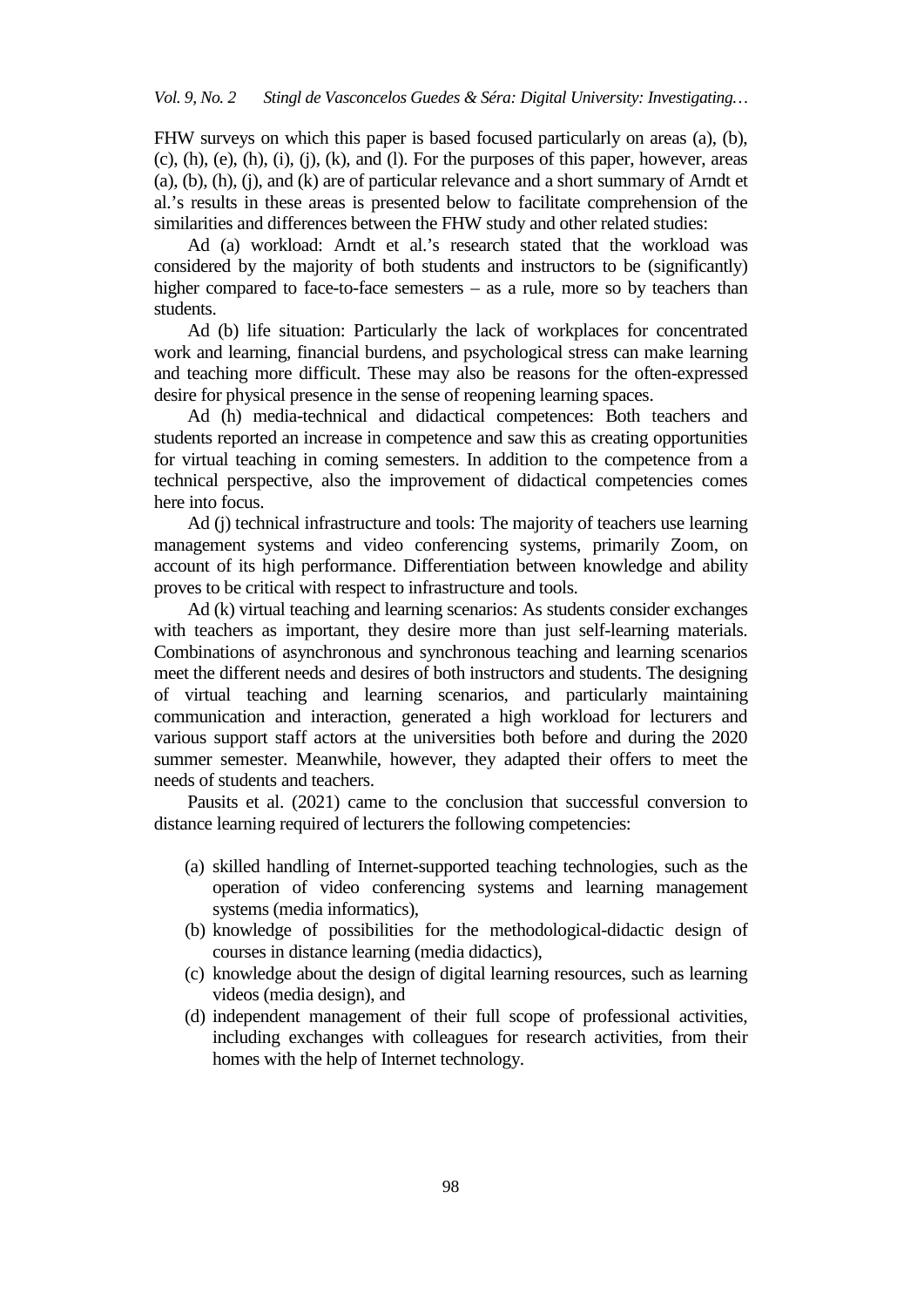Regarding the results for universities students, Pausits et al. (2021) concluded that the initial surveys paint a positive picture of universities' rapid responses in crisis mode, but at the same time list some key challenges that have become ever more prominent as the pandemic has progressed. These are related to:

- (a) a lack of physical learning spaces,
- (b) a lack of social contact with colleagues (Gabriel and Pecher 2020, Lehner and Sohm 2021, Schwab et al. 2020, Pausits et al. 2021, Meyer and Mara 2020, Weinberger 2020),
- (c) less enjoyment of studies conducted through individual learning (Schwab et al. 2020),
- (d) limited possibilities for group work (Gabriel and Pecher 2020, Lehner and Sohm 2021, Schwab et al. 2020),
- (e) increased difficulties in communication with individual teachers (Schwab et al. 2020, Pausits et al. 2021, Ledermüller et al. 2020),
- (f) high workloads in distance learning resulting from an underestimation of the workload by instructors (Schwab et al. 2020, Weinberger 2020, Ledermüller et al. 2020).

Eventually, Heinz Faßmann (in Pausits et al. 2021) states: "It has been shown that digital forms of teaching and learning are only innovative if they are implemented in a professional and didactically meaningful way." This is the reason the Pausits et al.'s (2021) study concludes by identifying research concerns, including the impact of distance learning on skill acquisition or any consequences and disadvantages for educational biographies.

The reviews by Arndt et al. (2020) and Pausits et al. (2021) expose a raft of important considerations that helped to inform the current study, as well as revealing common experiences at other universities, against which the FHW data can be benchmarked. First, two key aspects of the research question are defined in detail in the sections below: 1) distance learning and distance teaching, which are of equal significant here, as the main survey addresses the challenges and needs of both students and teachers; and 2) the concept of acceptance, which we operationalize by drawing on the theoretical foundations of acceptance research. A further important aspect is the context of the study, which was conducted with students and lecturers of the FHW, who experienced the pandemic-related changes in a common context. An explanation of this context is integrated in the following sections to increase the validity of the comparative analysis by setting the data within a realistic framework, while demographic data on the study participants are presented in the methodology section.

#### *Distance Learning and Distance Teaching*

Distance Education is nothing new: already in the 19th century distance learning courses were offered to soldiers (Kentnor 2015), while institutions made course content available to students for the purpose of self-study. Some of the most defining characteristics are the physical separation of teacher and learner,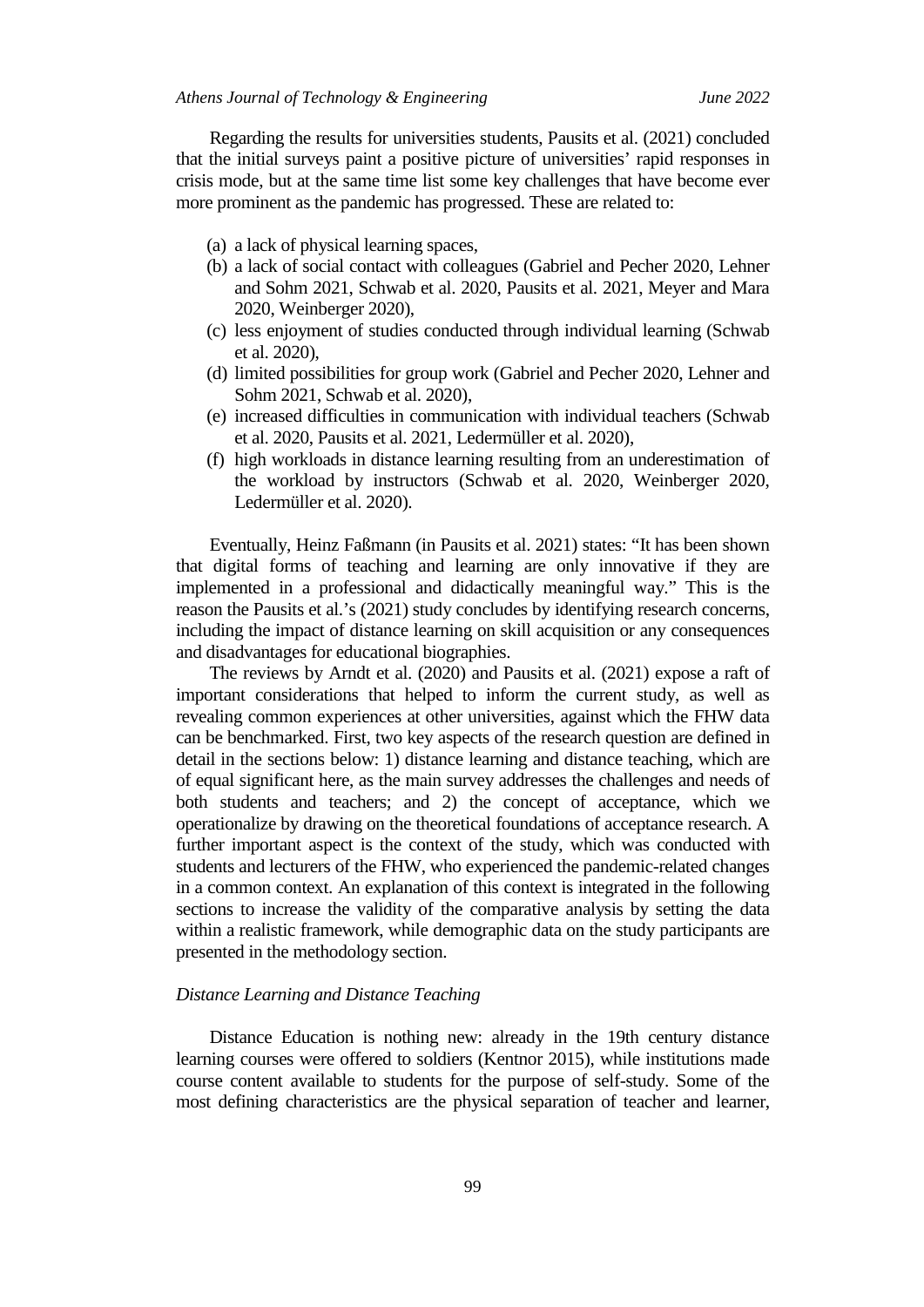learning in the context of (yet not within) an educational institution, and the use of communication media such as radio, television, mail, internet, etc. in teaching (Fidalgo et al. 2020).

Meanwhile "[o]nline education is no longer a trend, but mainstream. Of the 18.2 million students enrolled in higher education in the fall of 2007, 3.9 million (21.4%) were enrolled in at least one online course" (Kentnor 2015).

In Germany, the term "distance education" is defined in the 1977 Distance Education Protection Act as the transmission of knowledge and skills on a contractual basis, in which the teacher and the student are exclusively or predominantly physically separated, and the teacher or their representative monitors the learning success of the students (FernUSG 1976).

With the advent of the Internet as a knowledge exchange platform providing possibilities for online data transfer, a previously unimaginable variety of distance education methods and tools has emerged. "Distance education was based on the premise that education was possible without the face-to-face interaction between the student and teacher. [...] Today, with the advancements in communications technology and the connectivity of computers and the Internet, distance education is commonplace" (Kentnor 2015).

Recent developments in communications technologies have increased usage of the term "distance learning", placing it in close relation to e-learning, virtual learning, or online learning. The FHW uses the potentials of e-learning to better address individual needs and to achieve a wider reach of teaching content. Digital infrastructures enable, among other things, asynchronous teaching, educational games, the creation of discussion forums, and synchronous virtual contact between students and teachers. Digital teaching methods thus offer extraordinary flexibility in designing learning processes and should therefore provide for improved learning motivation among students (Reiss and Steffens 2010).

Before the year 2020, the FHW was not interested in radically replacing traditional learning content with virtual content, but rather in enhancing it by blending real and virtual learning offerings. The terms "augmented learning" and "blended learning" accurately express FHW's original intention, yet this intention changed significantly when pandemic mitigation measures forced a complete change to distance learning in a very short time period. The FHW used this as an opportunity to learn more about the possibilities for digital design in teaching as well as to better understand the acceptance of distance learning by students and teachers, given the circumstances.

Despite being two sides of the same coin, this article distinguishes between distance learning and distance teaching in order to precisely address the challenges that are experienced differently by students and teachers in distance education.

## *Acceptance Definitions*

In discussing the acceptance of digital teaching, we apply the term as defined by Simon (2001) with respect to the acceptance of innovations: Acceptance stands in opposition to the term rejection and denotes the positive acceptance decision of an innovation by the users. The central elements of acceptance research are (a) the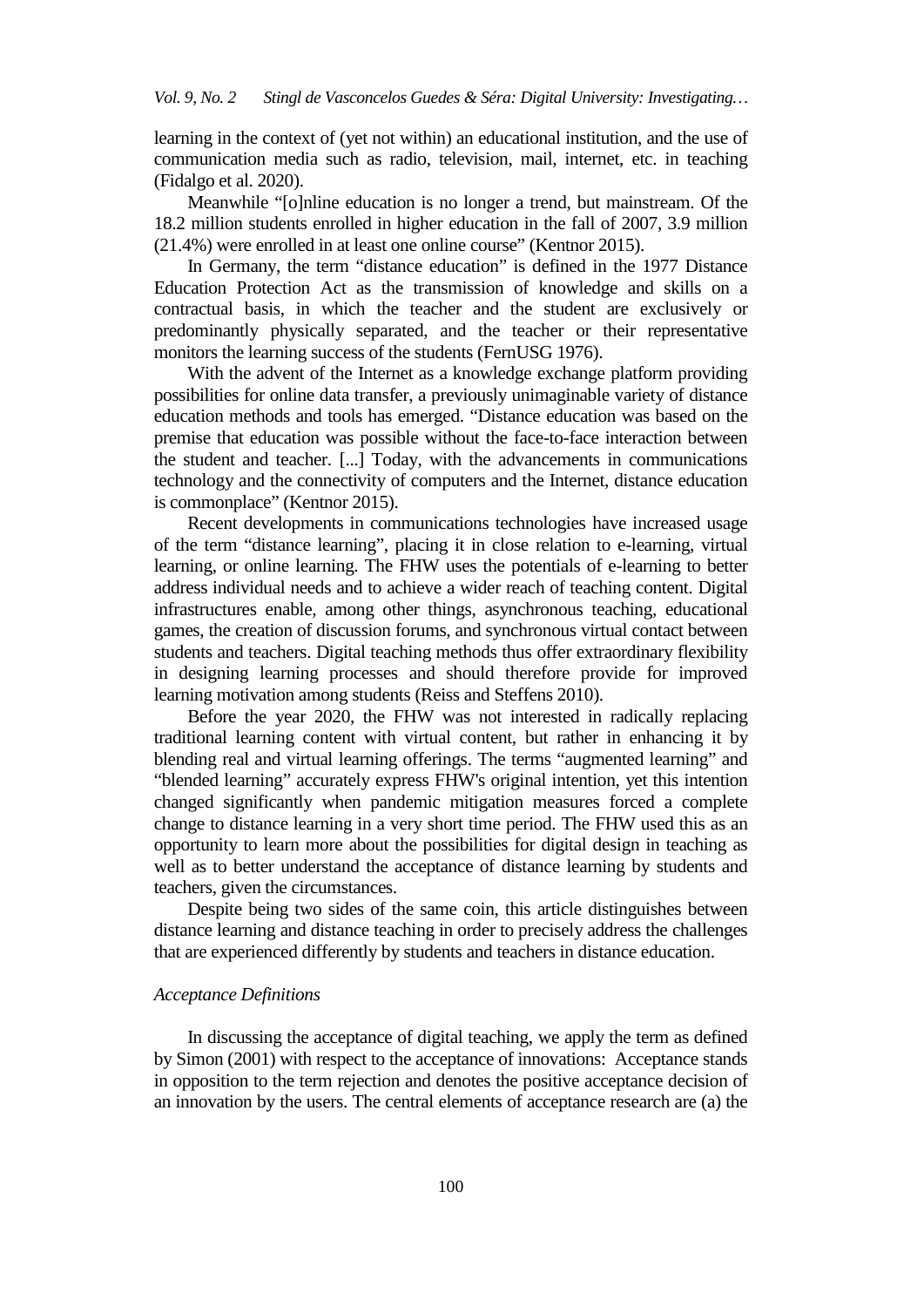acceptance concept (What does acceptance of an innovation mean?), (b) the users (who has to accept an innovation and how?) as well as (c) the innovation (what is to be accepted?) (Simon 2001).

Attitudinal acceptance (Müller/Müller 1986) comprises both affective (emotional) and cognitive (rational) components. The affective component considers motivational-emotional states associated with the innovation. The cognitive component weighs the costs and benefits of an innovation, taking into account personal context. Attitudinal acceptance by users is not directly observable. Behavioral acceptance (Müller-Böling and Müller 1986) extends the acceptance concept by an activity aspect. Behavioral acceptance is spoken of when innovations are accepted in the form of an observable behavior, such as use (Simon 2001).

Acceptance research also investigates the reasons for the acceptance of technological innovations with the aim of identifying and counteracting, undesirable developments as early as possible (Schlohmann 2012). The research interest of this article, the digitalized teaching program of the FHW, is considered as the innovative "product" and is examined according to its acceptance by students and teachers. Because the digitalized educational program relies on technological implementation and technical skills, the Technology Acceptance Model (TAM) is adopted as the reference model for our analysis.

The TAM aims to describe the motivational processes involved in using technological systems. It postulates that the characteristics of the system determine the degree of use by individuals and presents the relevant determinants of acceptance. The TAM assumes that the user's attitude toward the system is an important determinant of the decision to actually use it (Schlohmann 2012). According to Davis et al. (1989), the developer of the model, perceived usefulness and perceived ease of use are the key determinants of attitude toward technological systems. In addition, perceived ease of use influences perceived usefulness (Schlohmann 2012).

The TAM offers tools to observe users' satisfaction with their experience with new technologies. In a study about the contribution of technology acceptance to learner satisfaction in distance education, Ilgaz and Aşkar (2013) showed that students who perceived online learning systems as easy to use and useful for their learning were more satisfied with distance education, as were students who were able to develop a sense of community. Perceived usefulness was found to explain 45% of the variance in satisfaction and to have the highest predictive power. The researchers further determined that students in undergraduate degrees are more positive about distance education than students in higher degrees (Ilgaz and Aşkar 2013).

#### **Methodology**

This paper examines the acceptance of e-learning by students and teaching staff at the FHW University of Applied Sciences for Management and Communication by exploring their needs, questions, and requests. The research uses acceptance theory as its theoretical underpinnings to analyze quantitative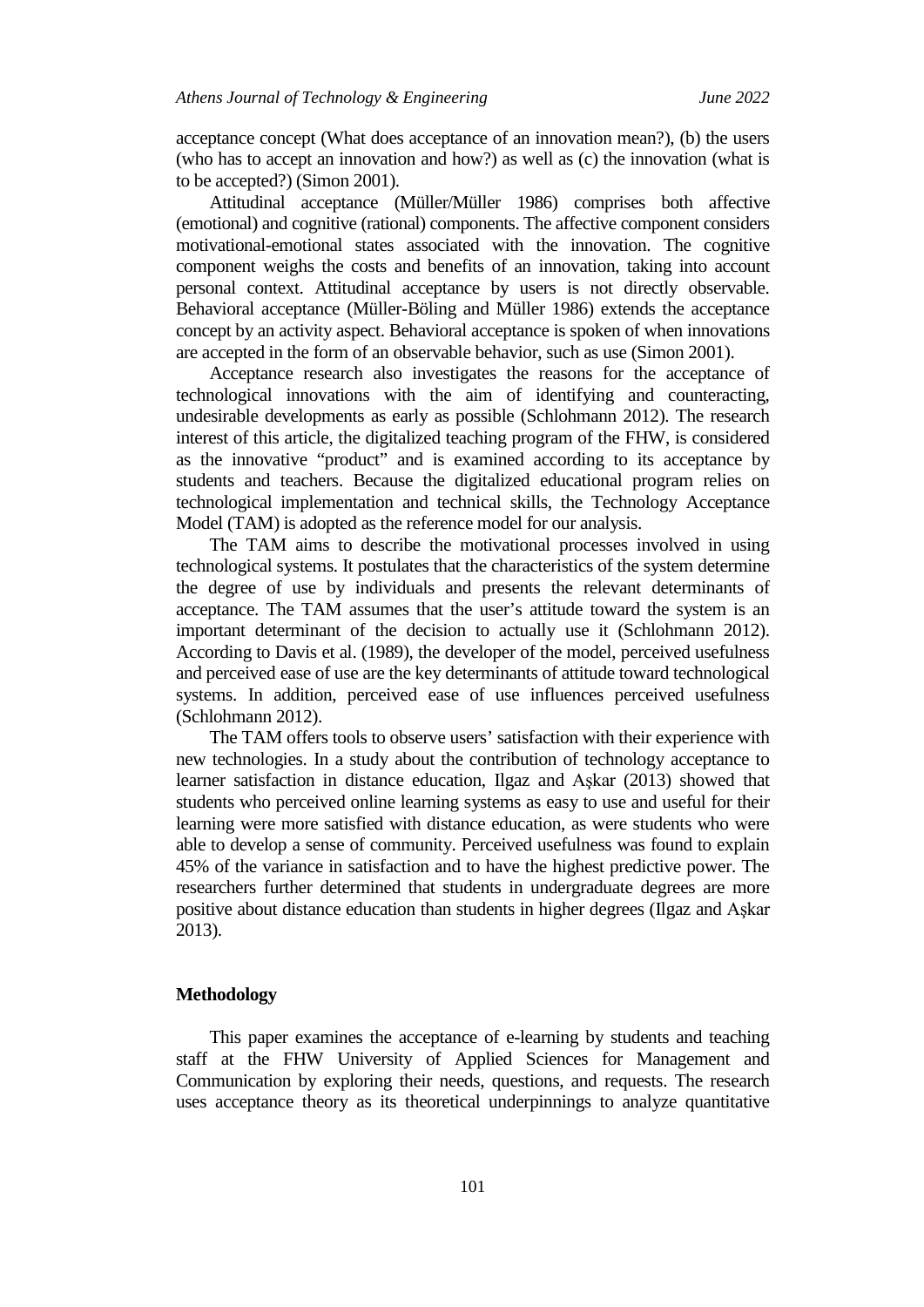surveys of students and teaching staff in light of review studies on related topics (Arndt et al. 2020, Pausits et al. 2021).

Data collection consisted of four online surveys conducted at the FHW, two surveys which were conducted with students of the FHW and two surveys which were conducted with lecturers at the FHW. The surveys were generated via the online survey tool Unipark and distributed via email. Students were first surveyed from April 8th to April 22nd, 2020, with a follow-up survey conducted from March 2nd to March 20th, 2021.  The student survey in 2020 achieved a response rate of 70%, attracting 510 participants comprising 70.7% female and 29.3% male respondents. The average age of students was 20.15 years in 2020. The latter student survey in 2021 achieved a response rate of 66.3%, attracting 561 participants comprising 69.1% female and 30.9% male respondents. The average age of students was 21 years in 2021. Similarly, the initial survey of lecturers ran from April 20th to April 22nd, 2020, and the follow-up from June 3rd to June 17th, 2021. The first survey of lecturers in 2020 achieved a response rate of 75.94% with 150 respondents comprising 49.6% female and 50.4% male respondents. The latter survey of lecturers in 2021 yielded a completion rate of 70.35%, with the 159 respondents showing a gender distribution of 56.6% male and 43.3% female. The average age of lecturers was 37.81 years in 2021.

The surveys were distributed amongst all students and lecturers of the FHW, which offers ten different Bachelor programs and eight different Master programs, which are the following (see also Figure 1): Content Production & Digital Media Management, Corporate Communication, Digital Business, Finance, Accounting & Taxation, Real Estate, Journalism & Media Management, Corporate Communication, Marketing & Sales, Human Resources Management, Tourism & Hospitality Management, Management & Entrepreneurship (Bachelor studies) and Digital Innovation Engineering, Executive Management, Financial Management & Controlling, Real Estate Management, Journalism & New Media, Communication Management, Leadership in Tourism & Hospitality, Marketing & Sales Management, Organizational & Human Resources Development and Urban Tourism & Visitor Economy Management (Master studies).



**Figure 1.** *Share of Participants/Study Program in Percent (2021)*

*Source:* Author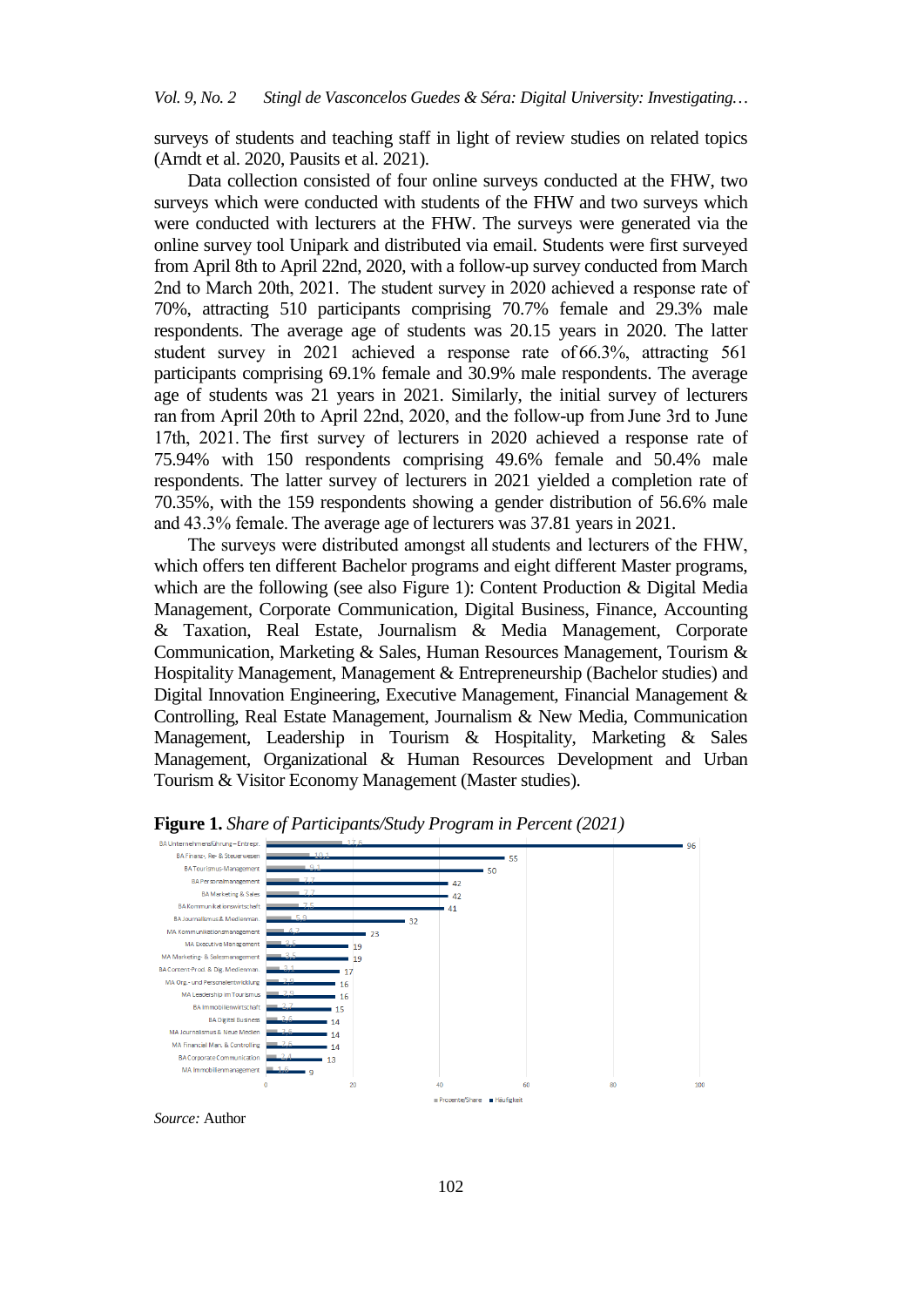Lecturers at the FHW University of Applied Sciences are qualified in different fields of Management and Communication and work either as full-time employees or as external lecturers. The In 20201 the composition of lecturers at the FHW survey consisted of  1,025 lecturers in total from which 943 lecturers were external lecturers. 81.6% "external lecturers" and 18.4% "full-time employees" of the university. 

In order to ensure that the participants were anonymous and that the study was confidential, no sensible data was asked throughout the study, apart from the demographic information. Anonymous participation was made possible through an online link invitation which was sent out to all participants through the university's email database.

The following two main questions guide the elaboration of the surveys. The first one offered guidance to the survey directed to students and the second one to the survey aiming the teaching staff.

- 1) What impact does the situation around COVID-19 ("Corona Crisis") have on the studies (perception of digital learning processes, dealing with changed learning conditions (100% Distance Learning), use, application and suitability of tools, communication and cooperation among students, compatibility of studies and job, etc.) of FHWien der WKW students from the students' perspective?
- 2) What impact does the situation around COVID-19 ("Corona crisis") have on the teaching (use, application and suitability of tools, communication and collaboration with students) of FHWien der WKW teachers from the teachers' point of view?

Following, the content of the conducted surveys will be discussed in detail. Starting with the two surveys conducted with the students of the FHW, the main topics leading the online surveys were: (a) burden of the pandemic on students, (b) burden of Distance Learning on students, (c) preferred forms of Distance Learning (synchronous, asynchronous), (d) ideal duration of Distance Learning, (e) tools of Distance Learning and how useful they are, (f) efficiency of tools for Distance Learning, (g) personal experience of Distance Learning and learning process, (h) Online Communication tools, (i) workload during Distance Learning, (j) Satisfaction of Distance Learning. An attempt was made to compare the results of 2020 and 2021 to see changing preferences, habits or experiences.

Regarding the two surveys conducted with lecturers at the FHW, the main topics leading the online surveys were: (a) burden of the pandemic on lecturers, (b) burden of Distance Learning on lecturers, (c) preferred forms of Distance Learning (synchronous, asynchronous), (d) ideal duration of Distance Learning, (e) tools of Distance Learning and how useful they are, (f) efficiency of tools for Distance Learning, (f) support of lecturers through the university, (g) quality of submissions, (h) collaboration of students, (i) attendance and motivation of students, (j) online exams, (k) workload of lecturers.

Along the following lines a selection of scales used in the surveys will be presented (for a detailed list of questions and their scales see Tables 1 and 2):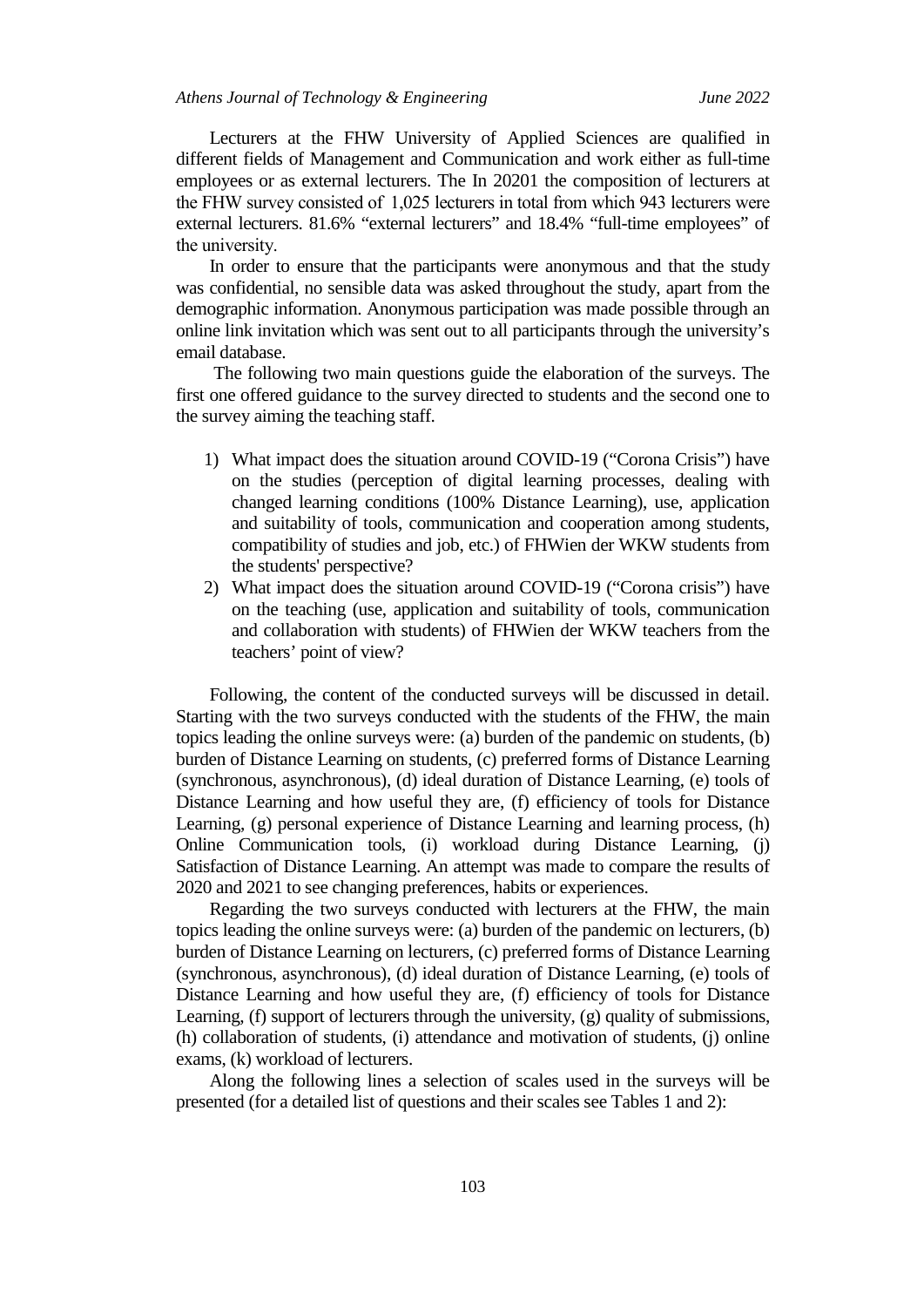## *Vol. 9, No. 2 Stingl de Vasconcelos Guedes & Séra: Digital University: Investigating…*

When students and lecturers were asked about the degree of burden caused by the pandemic or Distance Learning, the following scale was used: from 1-10, when 1 meant not a burden at all and 10 meant very much of a burden. When students and lecturers were asked about the appropriation of specific tools for Distance Learning, the following scale was used: from 1-5, when 1 meant very appropriate, 2 meant appropriate, 3 meant partially appropriate, 4 meant less appropriate, 5 meant not appropriate at all, and there was an option for not used yet. When students and lecturers were asked about their agreement, e.g., in the context of the appropriate workload estimation, the following scale was used: from 1-5, 1 meant full agreement, 2 meant rather agreement, 3 meant partially agreement, 4 meant less agreement and 5 meant no agreement at all. When students and lecturers were asked about their satisfaction, e.g., in the context of overall Distance Learning the following scale was used, from 1-5, when 1 meant very satisfied, 2 meant satisfied, 3 meant partially satisfied, partially unsatisfied, 4 meant pretty unsatisfied and 5 meant very dissatisfied.

After the collection of the data the results of the surveys were analyzed using SPSS and will be presented in the results section.

|                | <b>Students Survey 2020</b>                                                                                                                                                                                                              |                                                                     |                                                                         |  |
|----------------|------------------------------------------------------------------------------------------------------------------------------------------------------------------------------------------------------------------------------------------|---------------------------------------------------------------------|-------------------------------------------------------------------------|--|
|                | <b>Question</b>                                                                                                                                                                                                                          | <b>Representation</b>                                               | <b>Labeling</b>                                                         |  |
| $\mathbf{1}$   | In general, how do you feel your personal burden from the current<br>COVID-19 crisis? Drag the slider to the desired position.                                                                                                           | Scale $(1 \text{ to } 11)$                                          | $1 = "Not a$<br>burden," $11 = "A$<br>great deal of a<br>burden"        |  |
| $\overline{c}$ | How do you feel about the stress in your studies due to the current<br>COVID-19 crisis?                                                                                                                                                  | Scale $(1 \text{ to } 11)$                                          | $1 = "Not a$<br>burden," $11 = "A$<br>great deal of a<br>burden"        |  |
| 3              | What is your preferred form of distance learning?                                                                                                                                                                                        | List                                                                | (1) synchronous<br>teaching units<br>(2) asynchronous<br>teaching units |  |
| $\overline{4}$ | What do you feel is the optimal duration for synchronous $(=$<br>simultaneous, with presence) teaching?                                                                                                                                  | Dropdown                                                            | List: from 15<br>minutes until 180<br>minutes                           |  |
| 5              | Which of the following tools were used in a course you attended?<br>Moodle, Microsoft Office 365 Apps, Adobe Connect, Zoom,<br>Skype, Panopto video platform, Other communication tools,<br>namely:                                      | List of tools.<br>Possible<br>Answers: yes,<br>no & I don't<br>know | $1 =$ "yes", $2 =$<br>"no", $98 =$ "I don't<br>know"                    |  |
| 6              | In your experience, how appropriate are the following tools for<br>use in distance learning teaching?<br>Moodle, Microsoft Office 365 Apps, Adobe Connect, Zoom,<br>Skype, Panopto video platform, Other communication tools,<br>namely: | Matrix & Scale<br>$(1 \text{ to } 5)$                               | $1 = "very$<br>suitable", $5 =$ "not<br>suitable at all"                |  |

**Table 1.** *Students Survey 2020*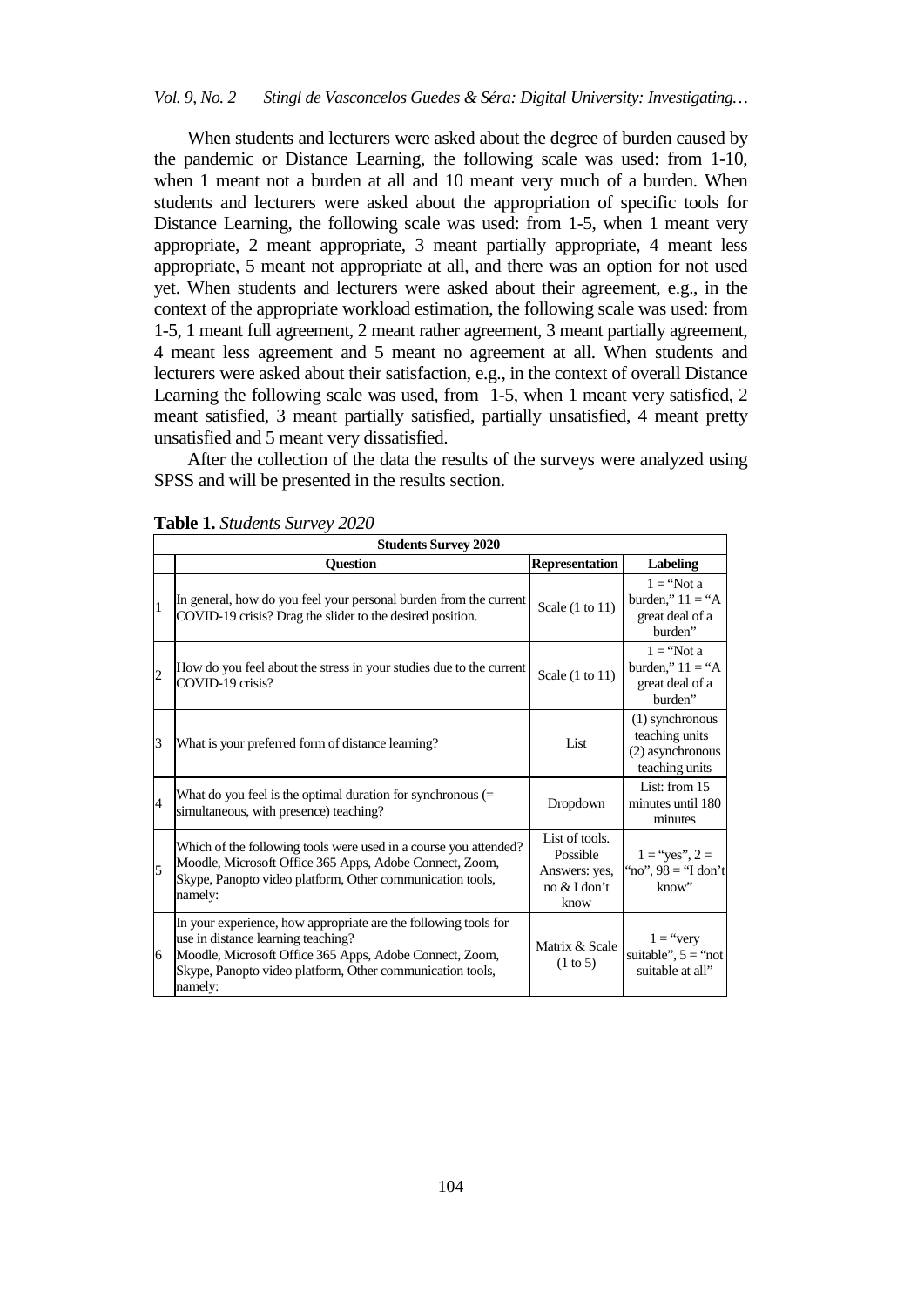| 7  | In general, how well do the following online activities help them<br>capture instructional content?<br>Synchronous online teaching with Microsoft Office 365 apps,<br>Asynchronous online teaching with Microsoft Office 365 apps,<br>Live online teaching with Adobe Connect, Live online teaching<br>with Zoom, Live online teaching with Skype, Learning videos on-<br>demand with Panopto video platform, Livestream with Panopto<br>video platform, Online quizzes, Exchange with instructors via<br>email, Presentations set to music and video insertion of<br>instructors, Presentations set to music, Group work with Microsoft<br>Teams, Group work with Zoom (break out rooms).                                                                                                                                                                                                                                                                                                                                                                                                                                                                                                                                                                              | Matrix & Scale<br>$(1 to 5 + 98)$                                             | $1 =$ "very good", 5<br>$=$ "very poor", 98<br>$=$ not yet used |
|----|-------------------------------------------------------------------------------------------------------------------------------------------------------------------------------------------------------------------------------------------------------------------------------------------------------------------------------------------------------------------------------------------------------------------------------------------------------------------------------------------------------------------------------------------------------------------------------------------------------------------------------------------------------------------------------------------------------------------------------------------------------------------------------------------------------------------------------------------------------------------------------------------------------------------------------------------------------------------------------------------------------------------------------------------------------------------------------------------------------------------------------------------------------------------------------------------------------------------------------------------------------------------------|-------------------------------------------------------------------------------|-----------------------------------------------------------------|
| 8  | The following is about how you experience the digital learning<br>environment. How much do you agree with the following<br>statements?<br>8.1) It is clear to me at all times what purpose the digital teaching<br>and learning materials fulfill (exercises, pre/post-processing,<br>further information, etc.)<br>8.2) Distance Learning activities are associated with clear tasks<br>and goals.<br>8.3) The material provided is sufficient to complete the tasks.<br>8.4) For me, the course content is clear and understandable for the<br>most part.<br>8.5) In my opinion, the Distance Learning offerings are, for the<br>most part, carefully and competently created.<br>8.6) The tasks to be completed through Distance Learning<br>activities are well suited for distance learning.<br>8.7) The learning materials are regularly maintained so that the<br>content (information, course materials, exercises, links, etc.) is, for<br>the most part, always up to date.<br>8.8) In the current phase of 100% Distance Learning, I generally<br>feel well supported.<br>8.9) Most instructors correctly estimate the workload for<br>independent assignments.<br>8.10) The quality of Distance Learning offerings varies greatly<br>from course to course. | Matrix & Scale<br>(1 to 5)                                                    | $1 =$ "fully agree",<br>$5 =$ "do not agree<br>at all"          |
| 9  | The following is about how you experience your learning through<br>the use of 100% Distance Learning. How much do you agree with<br>the following statements?<br>9.1) By using 100% Distance Learning, I engage with the content<br>more intensively.<br>9.2) By using 100% Distance Learning, I learn more<br>independently<br>9.3) By using 100% Distance Learning, I can better monitor my<br>learning progress.                                                                                                                                                                                                                                                                                                                                                                                                                                                                                                                                                                                                                                                                                                                                                                                                                                                     | Matrix & Scale<br>$(1 \text{ to } 5)$                                         | $1 =$ "fully agree",<br>$5 =$ "do not agree<br>at all"          |
|    | How much do you agree with the following statement: I would<br>10 have learned more if the topics and assignments worked on in<br>Distance Learning had been covered in face-to-face sessions.                                                                                                                                                                                                                                                                                                                                                                                                                                                                                                                                                                                                                                                                                                                                                                                                                                                                                                                                                                                                                                                                          | Scale $(1 \text{ to } 5)$                                                     | $1 =$ "fully agree",<br>$5 =$ "do not agree<br>at all"          |
|    | What communication tools do you use to stay in touch with your<br>fellow students (for study purposes)? Smart Phone, Facebook,<br>11 WhatsApp, Facebook Messenger, Telegram, Instagram, Email,<br>Google Hangouts, Skype, SMS, Zoom, Slack, Jitsi, Microsoft<br>Teams, Other communication tools, namely:                                                                                                                                                                                                                                                                                                                                                                                                                                                                                                                                                                                                                                                                                                                                                                                                                                                                                                                                                               | List of tools.<br>Possible<br>Answers: yes,<br>no & I don't<br>know this tool | $1 =$ "yes", $2 =$<br>"no", $98 =$ "I don't<br>know this tool"  |
| 12 | Overall, the increased use of online communication tools<br>(WhatsApp, Facebook, Zoom, Microsoft Team, etc.) has<br>improved collaboration in student workgroups/with my fellow<br>students.                                                                                                                                                                                                                                                                                                                                                                                                                                                                                                                                                                                                                                                                                                                                                                                                                                                                                                                                                                                                                                                                            | Scale $(1 \text{ to } 5)$                                                     | $1 =$ "fully agree",<br>$5 =$ "do not agree<br>at all"          |
| 13 | How much has your workload increased with the switch to 100%<br>Distance Learning?                                                                                                                                                                                                                                                                                                                                                                                                                                                                                                                                                                                                                                                                                                                                                                                                                                                                                                                                                                                                                                                                                                                                                                                      | Scale $(1 \text{ to } 5)$                                                     | $1 =$ "very much",<br>$5 =$ "not at all"                        |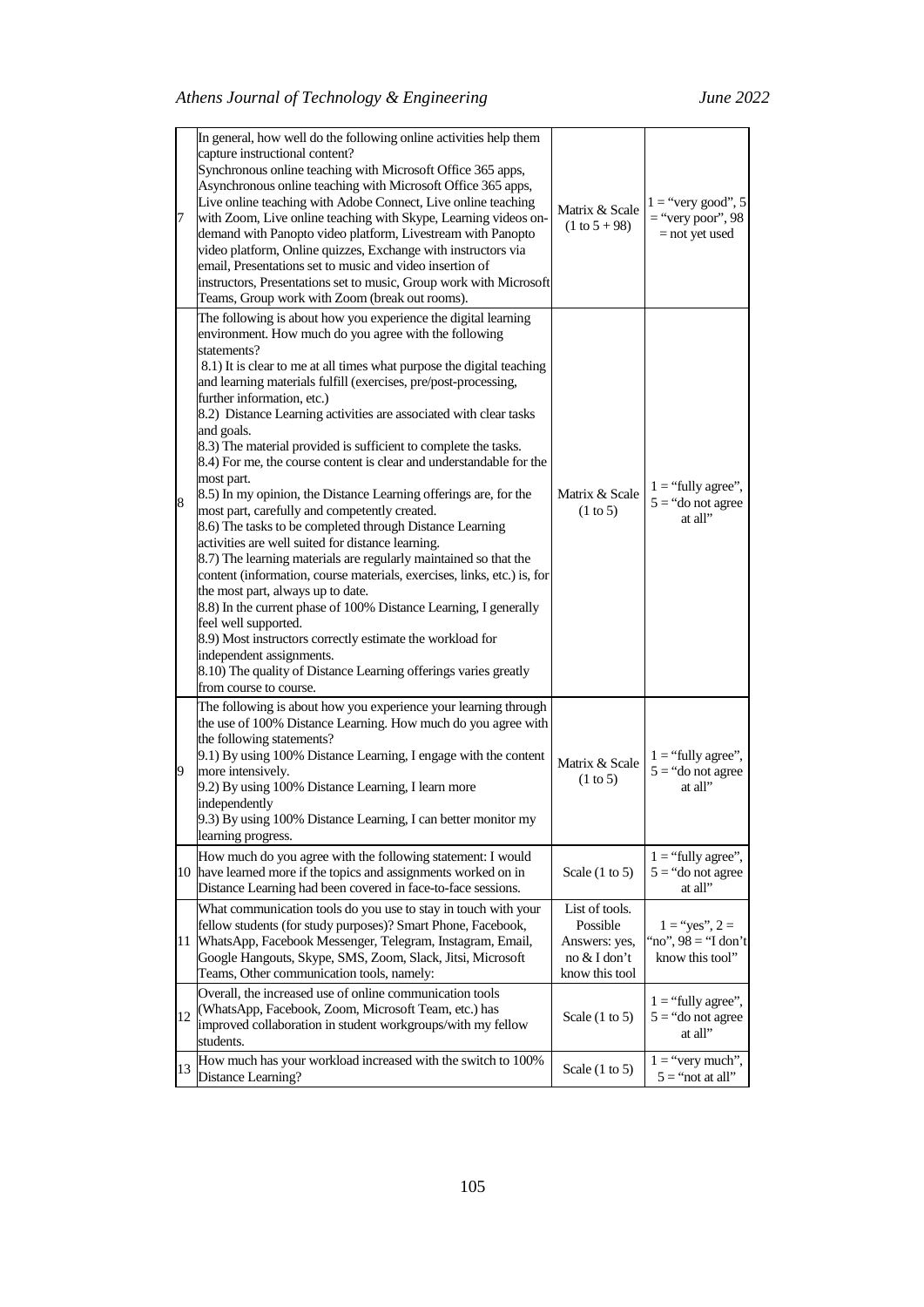|    | We would now like you to think of a specific course in the current<br>semester that has been converted to 100% Distance Learning.                                                                                                                                                                                                                                                                                                                                                                                                                                                                                                                                                                                                                                                                                                                                                                                                                                                                                                                                                                                                                                                                                                                                                                                                                                                                                                                                                                                   |                                                                     |                                                        |
|----|---------------------------------------------------------------------------------------------------------------------------------------------------------------------------------------------------------------------------------------------------------------------------------------------------------------------------------------------------------------------------------------------------------------------------------------------------------------------------------------------------------------------------------------------------------------------------------------------------------------------------------------------------------------------------------------------------------------------------------------------------------------------------------------------------------------------------------------------------------------------------------------------------------------------------------------------------------------------------------------------------------------------------------------------------------------------------------------------------------------------------------------------------------------------------------------------------------------------------------------------------------------------------------------------------------------------------------------------------------------------------------------------------------------------------------------------------------------------------------------------------------------------|---------------------------------------------------------------------|--------------------------------------------------------|
| 14 | 2 treatment groups randomized (random selection), i.e. half of the<br>subjects get version A:<br>Please name a course that you think has been particularly well<br>converted to 100% Distance Learning:<br>And the other half of the test persons gets Version B:<br>Please name one course that in your opinion has been particularly<br>poorly converted to 100% Distance Learning:<br>Which of the following tools were used in this course? Moodle,<br>Microsoft Office 365 Apps, Adobe Connect, Zoom, Skype,<br>Panopto video platform, Other communication tools, namely:                                                                                                                                                                                                                                                                                                                                                                                                                                                                                                                                                                                                                                                                                                                                                                                                                                                                                                                                     | List of tools.<br>Possible<br>Answers: yes,<br>no & I don't<br>know | $1 =$ "yes", $2 =$<br>"no", $98 =$ "I don't<br>know"   |
|    | This question contains 12 statements. Please think about each<br>statement in relation to the course you indicated and indicate how<br>true it is.<br>14.1.1) The quality of the content and information provided in this<br>course helped me stay attentive. [Note: (A)ttention]<br>14.1.2) I was able to stay motivated even when the lector wasn't<br>online all the time. [Note: (A)ttention]<br>14.1.3) The online tools used helped to stay attentive. [Note:<br>(A)ttention]<br>14.1.4) It will be easy for me to apply what I learned online in this<br>course in practice. [Note: (R) elevance]<br>14.1.5) The way the content was delivered made me feel like the<br>14 content was worth knowing. [Note: (R) elevance]<br>$(1)$ [14.1.6) The content of this course will be useful to me. [Note:<br>(R) elevance]<br>14.1.7) When I worked on the assignments for this course, I felt<br>confident that I would learn the content. [Note: (C)onfidence]<br>14.1.8) As a result of this course, I feel well and adequately<br>prepared for the exams. [Note: (C)onfidence]<br>14.1.9) The organization of this course has helped me to feel<br>confident that I am learning the content. [Note: (C)onfidence]<br>14.1.10) I enjoyed the course so much that I would like to learn<br>more about this topic. [Note: (S)atisfaction]<br>14.1.11) I really enjoyed the course. [Note: (S)atisfaction]<br>14.1.12) It was a pleasure to participate in such a well-designed<br>course. [Note: (S)atisfaction] | Matrix & Scale<br>$(1 \text{ to } 5)$                               | $1 = "does not"$<br>apply", $5 =$<br>"applies"         |
|    | How much do you agree with the following statements about<br>distance learning?<br>15.1) I can complete my assignments even if there are online<br>distractions (e.g., sending emails or websites to browse).<br>15.2) I can complete my tasks even when there are distractions at<br>home (e.g., television, children, and the like).<br>15.3) I can manage conversations well using online tools.<br>15.4) Sometimes I prefer to have more time to prepare answers to<br>15 a question.<br>15.5) Regular contact with lecturers is important to my learning<br>success in Distance Learning.<br>15.6) Quick technical and administrative support is important to<br>my learning success in Distance Learning.<br>15.7) I feel that previous experience with online technologies is<br>important to my success with Distance Learning.<br>15.8) The ability to use course materials immediately is important<br>to my success with Distance Learning.                                                                                                                                                                                                                                                                                                                                                                                                                                                                                                                                                              | Matrix & Scale<br>$(1 \text{ to } 5)$                               | $1 = "fully agree",$<br>$5 =$ "do not agree<br>at all" |
| 16 | Overall, how satisfied are you with the distance learning<br>opportunities at FHWien of WKW?                                                                                                                                                                                                                                                                                                                                                                                                                                                                                                                                                                                                                                                                                                                                                                                                                                                                                                                                                                                                                                                                                                                                                                                                                                                                                                                                                                                                                        | List                                                                |                                                        |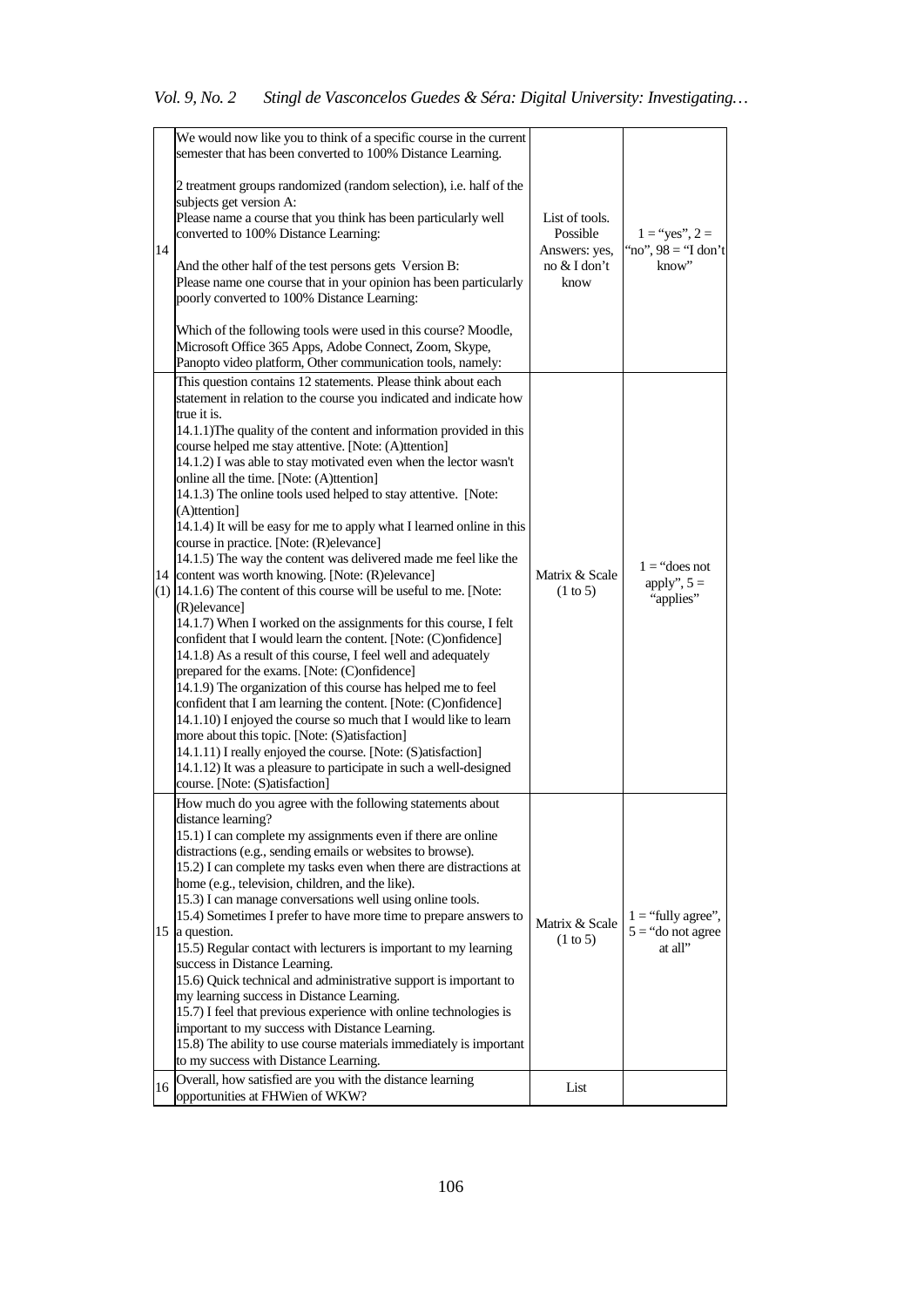# *Athens Journal of Technology & Engineering June 2022*

| 17 | I would like to see more traditional face-to-face courses replaced<br>by distance learning in the future. Please indicate to what extent<br>you agree with the statement. | Scale $(1 \text{ to } 5)$          | $1 =$ "fully agree",<br>$5 =$ "do not agree"<br>at all"           |
|----|---------------------------------------------------------------------------------------------------------------------------------------------------------------------------|------------------------------------|-------------------------------------------------------------------|
| 18 | How would you rate your ability to grasp, understand, and use<br>digital content for the tasks at hand?                                                                   | Scale $(1 \text{ to } 5)$          | $1 = "fully$<br>available", $5 =$<br>"not available".             |
| 19 | How much does FHWien of WKW promote the (proficient) use<br>of digital teaching content?                                                                                  | Scale (1 to 5) $&$<br>I don't know | $1 =$ "very good", 5<br>$=$ "very poor", 98<br>$=$ "I don't know" |
| 20 | Do you have any further comments and/or requests regarding<br>Distance Learning at FHWien of WKW?                                                                         | Open question +<br>no answer       |                                                                   |

*Source*: Author.

# **Table 2.** *Teaching Staff Survey 2020*

|                | <b>Teaching Staff Survey 2020</b>                                                                                                                                                                                                                                                                                                                                                                                                                                                                                                                                                                                                                                     |                                                                           |                                                                         |  |  |
|----------------|-----------------------------------------------------------------------------------------------------------------------------------------------------------------------------------------------------------------------------------------------------------------------------------------------------------------------------------------------------------------------------------------------------------------------------------------------------------------------------------------------------------------------------------------------------------------------------------------------------------------------------------------------------------------------|---------------------------------------------------------------------------|-------------------------------------------------------------------------|--|--|
|                | <b>Ouestion</b>                                                                                                                                                                                                                                                                                                                                                                                                                                                                                                                                                                                                                                                       | <b>Representation</b>                                                     | <b>Labeling</b>                                                         |  |  |
| $\mathbf{1}$   | In general, how do you feel your personal burden from the current<br>COVID-19 crisis? Drag the slider to the desired position.                                                                                                                                                                                                                                                                                                                                                                                                                                                                                                                                        | Scale $(1 \text{ to } 11)$                                                | $1 = 'Not a burden.'$<br>$11 = "A great deal$<br>of a burden"           |  |  |
| $\overline{c}$ | How do you feel about the burden in your teaching activities due to the<br>current COVID-19 crisis? Drag the slider to the desired position.                                                                                                                                                                                                                                                                                                                                                                                                                                                                                                                          | Scale $(1 to 11)$                                                         | $1 = 'Not a burden.'$<br>$11 = "A great deal$<br>of a burden"           |  |  |
| 3              | What is your preferred form of distance learning?                                                                                                                                                                                                                                                                                                                                                                                                                                                                                                                                                                                                                     | List                                                                      | (1) synchronous<br>teaching units<br>(2) asynchronous<br>teaching units |  |  |
| $\overline{4}$ | What do you feel is the optimal duration for synchronous (= simultaneous,<br>with presence) teaching?                                                                                                                                                                                                                                                                                                                                                                                                                                                                                                                                                                 | Dropdown                                                                  | List: from 15<br>minutes until 180<br>minutes                           |  |  |
| 5              | Which of the following tools have you used in any of your courses?<br>Moodle, Microsoft Office 365 Apps, Adobe Connect, Zoom, Skype,<br>Panopto video platform, Other communication tools, namely:                                                                                                                                                                                                                                                                                                                                                                                                                                                                    | List of tools.<br>Possible Answers:<br>yes, no & I don't<br>know          | $1 =$ "yes", $2 =$ "no",<br>$98 =$ "I don't know"                       |  |  |
| 6              | In your experience, how appropriate are the following tools for use in<br>distance learning teaching?<br>Moodle, Microsoft Office 365 Apps, Adobe Connect, Zoom, Skype,<br>Panopto video platform, Other communication tools, namely:                                                                                                                                                                                                                                                                                                                                                                                                                                 | Matrix & Scale (1<br>to $5)$                                              | $1 =$ "very suitable",<br>$5 =$ "not suitable at<br>all                 |  |  |
| $\overline{7}$ | Which of the following tools would you like to see added to one of your<br>courses in the future?<br>Moodle, Microsoft Office 365 Apps, Adobe Connect, Zoom, Skype,<br>Panopto video platform, Other communication tools, namely:                                                                                                                                                                                                                                                                                                                                                                                                                                     | List of tools.<br><b>Possible Answers:</b><br>yes, no & I don't<br>know   | $1 =$ "yes", $2 =$ "no",<br>$98 = 'I$ don't know"                       |  |  |
| 8              | Can FHWien of WKW support you in the planned use of these tools?<br>Provide training, Manuals on Moodle, Premium accounts/licenses,<br>Overview of tools and their possibilities, Helpdesk, Other support<br>possibilities, namely: [Are there any other support options you would like<br>FHWien of WKW to provide?].                                                                                                                                                                                                                                                                                                                                                | List of actions.<br><b>Possible Answers:</b><br>yes, no & I don't<br>know | $1 = "yes", 2 = "no",$<br>$98 = 'I don't know'$                         |  |  |
| 9              | In general, how well do the following online activities help you teach<br>content?<br>Synchronous online teaching with Microsoft Office 365 apps,<br>Asynchronous online teaching with Microsoft Office 365 apps, Live<br>online teaching with Adobe Connect, Live online teaching with Zoom,<br>Live online teaching with Skype, Learning videos on-demand with<br>Panopto video platform, Livestream with Panopto video platform, Online<br>quizzes, Exchange with instructors via email, Presentations set to music<br>and video insertion of instructors, Presentations set to music, Group work<br>with Microsoft Teams, Group work with Zoom (break out rooms). | Matrix & Scale (1<br>to $5 + 98$ )                                        | $1 =$ "very good", $5 =$<br>"very poor", $98 =$<br>not yet used         |  |  |
| 10             | In the process of switching to Distance Learning, I have adapted/changed<br>X% of my course content to Distance Learning.                                                                                                                                                                                                                                                                                                                                                                                                                                                                                                                                             | Scale $(1 to 5 + 6)$                                                      | $1 = 80\%, 5 = 10\%, 6$<br>$=$ I didn't have to<br>change anything      |  |  |
| 11             | During or after Distance Learning sessions, students actively contact me<br>with questions.                                                                                                                                                                                                                                                                                                                                                                                                                                                                                                                                                                           | Matrix & Scale (1<br>to $5)$                                              | $1 =$ "fully agree", 5<br>$=$ "do not agree at                          |  |  |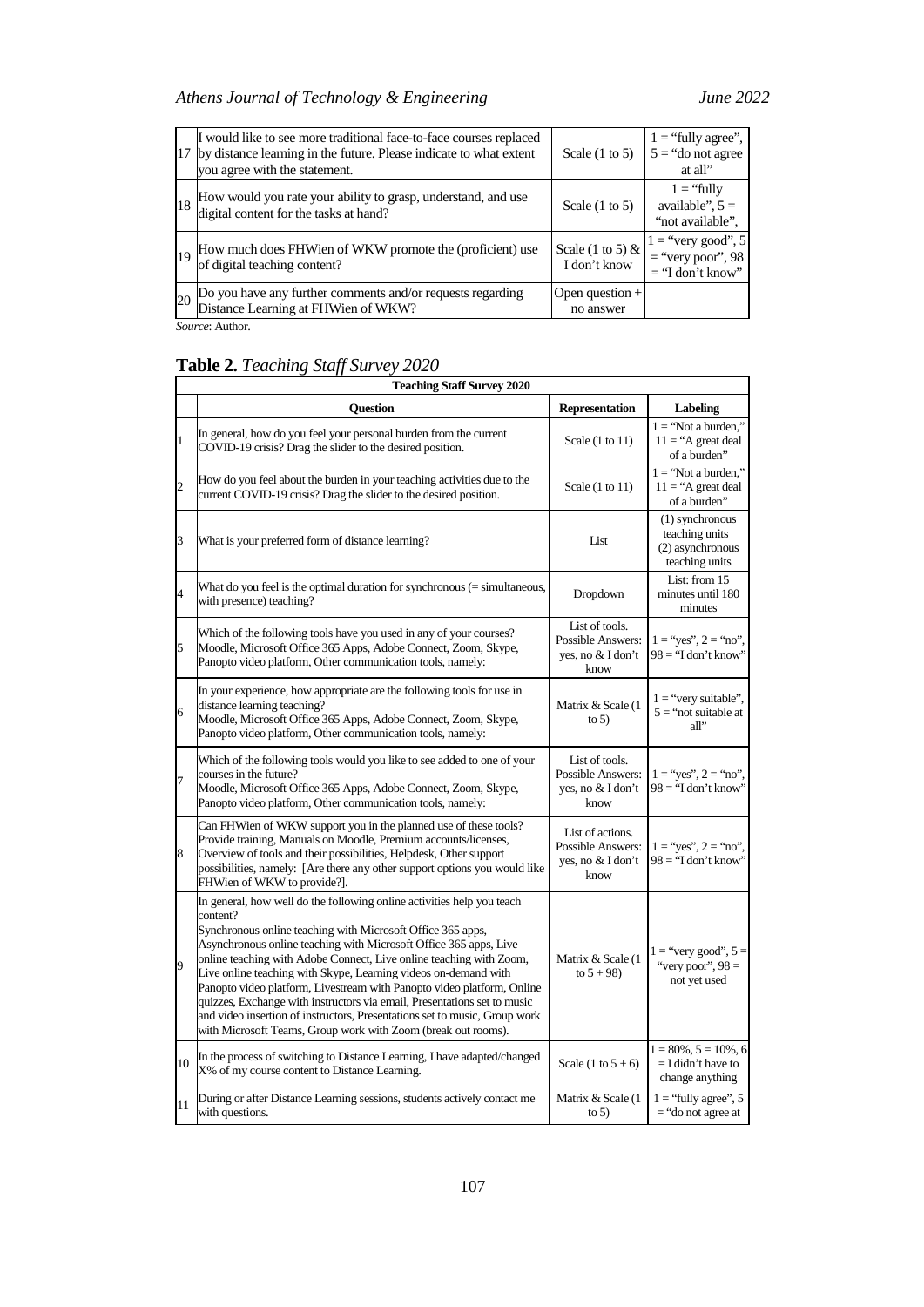| Vol. 9, No. 2 |  | Stingl de Vasconcelos Guedes & Séra: Digital University: Investigating |
|---------------|--|------------------------------------------------------------------------|
|               |  |                                                                        |

|    |                                                                                                                                                                                                                                                                                                                                                                                                                                                                                                                                                                                                                                                                                                                                                                                                                                            |                                                                            | all"                                                                        |
|----|--------------------------------------------------------------------------------------------------------------------------------------------------------------------------------------------------------------------------------------------------------------------------------------------------------------------------------------------------------------------------------------------------------------------------------------------------------------------------------------------------------------------------------------------------------------------------------------------------------------------------------------------------------------------------------------------------------------------------------------------------------------------------------------------------------------------------------------------|----------------------------------------------------------------------------|-----------------------------------------------------------------------------|
| 12 | What communication tools do you use to stay in touch with your students?<br>Smart Phone, Facebook, WhatsApp, Facebook Messenger, Telegram,<br>Instagram, Email, Google Hangouts, Skype, SMS, Zoom, Slack, Jitsi,<br>Microsoft Teams, Other communication tools, namely:                                                                                                                                                                                                                                                                                                                                                                                                                                                                                                                                                                    | List of tools.<br>Possible Answers:<br>yes, no & I don't<br>know this tool | $1 = "yes", 2 = "no",$<br>$98 =$ "I don't know<br>this tool"                |
| 13 | Overall, the increased use of online communication tools (WhatsApp,<br>Facebook, Zoom, Microsoft Teams, etc.) has improved student<br>interaction.                                                                                                                                                                                                                                                                                                                                                                                                                                                                                                                                                                                                                                                                                         | Scale $(1 to 5)$                                                           | $1 =$ "fully agree", 5<br>$=$ "do not agree at<br>all"                      |
| 14 | Please indicate to what extent you agree with the following statements:<br>14.1) I have had good experiences with online performance assessments.<br>14.2) I find online performance assessments to be an adequate form of<br>performance assessment.<br>14.3) The quality of student submissions is higher in asynchronous<br>distance learning units than in face-to-face teaching.<br>14.4) Student participation is more active in synchronous distance learning<br>units than in face-to-face teaching.<br>14.5) It is more difficult to formulate digital teaching content clearly and<br>comprehensibly than in face-to-face teaching.<br>14.6) It takes longer to convey content if the course is held exclusively<br>digitally.<br>14.7) I have the impression that distance learning promotes students'<br>independent learning. | Scale $(1 \text{ to } 5) \& I$<br>don't know                               | $1 =$ "very good", $5 =$<br>"very poor", $98 =$ "I<br>don't know"           |
| 15 | How much has your workload increased with the switch to 100% Distance<br>Learning?                                                                                                                                                                                                                                                                                                                                                                                                                                                                                                                                                                                                                                                                                                                                                         | Scale $(1 to 5)$                                                           | $1 =$ "very much", 5<br>$=$ "not at all"                                    |
| 16 | How satisfied are you overall with the distance learning opportunities at<br>FHWien of WKW?                                                                                                                                                                                                                                                                                                                                                                                                                                                                                                                                                                                                                                                                                                                                                | List                                                                       | $1 =$ "very satisfied",<br>$5 =$ "not satisfied at<br>all"                  |
| 17 | I would like to see more traditional face-to-face courses replaced by<br>distance learning in the future. Please indicate to what extent you agree<br>with the statement.                                                                                                                                                                                                                                                                                                                                                                                                                                                                                                                                                                                                                                                                  | Scale $(1 to 5)$                                                           | $1 =$ "fully agree", 5<br>$=$ "do not agree at<br>all                       |
| 18 | How would you rate your ability to capture, understand, and use digital<br>content for teaching?                                                                                                                                                                                                                                                                                                                                                                                                                                                                                                                                                                                                                                                                                                                                           | Scale $(1 \text{ to } 5) \& I$<br>don't know                               | $1 =$ "fully available",<br>$5 =$ "not available".<br>$98 = "I don't know"$ |
| 19 | How much does FHWien of WKW promote the switch to digital teaching<br>content?                                                                                                                                                                                                                                                                                                                                                                                                                                                                                                                                                                                                                                                                                                                                                             | Scale $(1 \text{ to } 5) \& 1$<br>don't know                               | $1 =$ "very good", $5 =$<br>"very poor", $98 =$ "I<br>don't know"           |
| 20 | How much does FHWien of WKW support the technical introduction to<br>individual tools?<br>Moodle; Microsoft Office 365 Apps; Adobe Connect; Zoom; Panopto<br>Videoplattform                                                                                                                                                                                                                                                                                                                                                                                                                                                                                                                                                                                                                                                                | Scale $(1 \text{ to } 5) \& I$<br>don't know                               | $1 =$ "very good", $5 =$<br>"very poor", $98 =$ "I<br>don't know"           |
| 21 | How much does FHWien of WKW support the didactic introduction to<br>formats of Distance Learning?                                                                                                                                                                                                                                                                                                                                                                                                                                                                                                                                                                                                                                                                                                                                          | Scale $(1 \text{ to } 5) \& I$<br>don't know                               | $1 =$ "very good", $5 =$<br>"very poor", $98 =$ "I<br>don't know"           |
| 22 | Whenever I have questions regarding Distance Learning, I get quick and<br>competent help from FHWien of WKW.                                                                                                                                                                                                                                                                                                                                                                                                                                                                                                                                                                                                                                                                                                                               | List                                                                       | $1 =$ "fully agree", 5<br>$=$ "do not agree at<br>all"                      |
| 23 | Are there specific communication and support measures that you would<br>like to see from FHWien of WKW as a teacher?                                                                                                                                                                                                                                                                                                                                                                                                                                                                                                                                                                                                                                                                                                                       | Open question $+$ no<br>answer                                             |                                                                             |
| 24 | Do you have any further comments and/or requests regarding Distance<br>Learning at FHWien of WKW?                                                                                                                                                                                                                                                                                                                                                                                                                                                                                                                                                                                                                                                                                                                                          | Open question $+$ no<br>answer                                             |                                                                             |

*Source*: Author.

The follow up surveys (2021) contained mainly the same questions as the previous surveys except for the fact that the 2021 surveys include more questions about e-assessment. However, these questions are not relevant for the purpose of this paper and, therefore, in this paper, they will not be taken into account.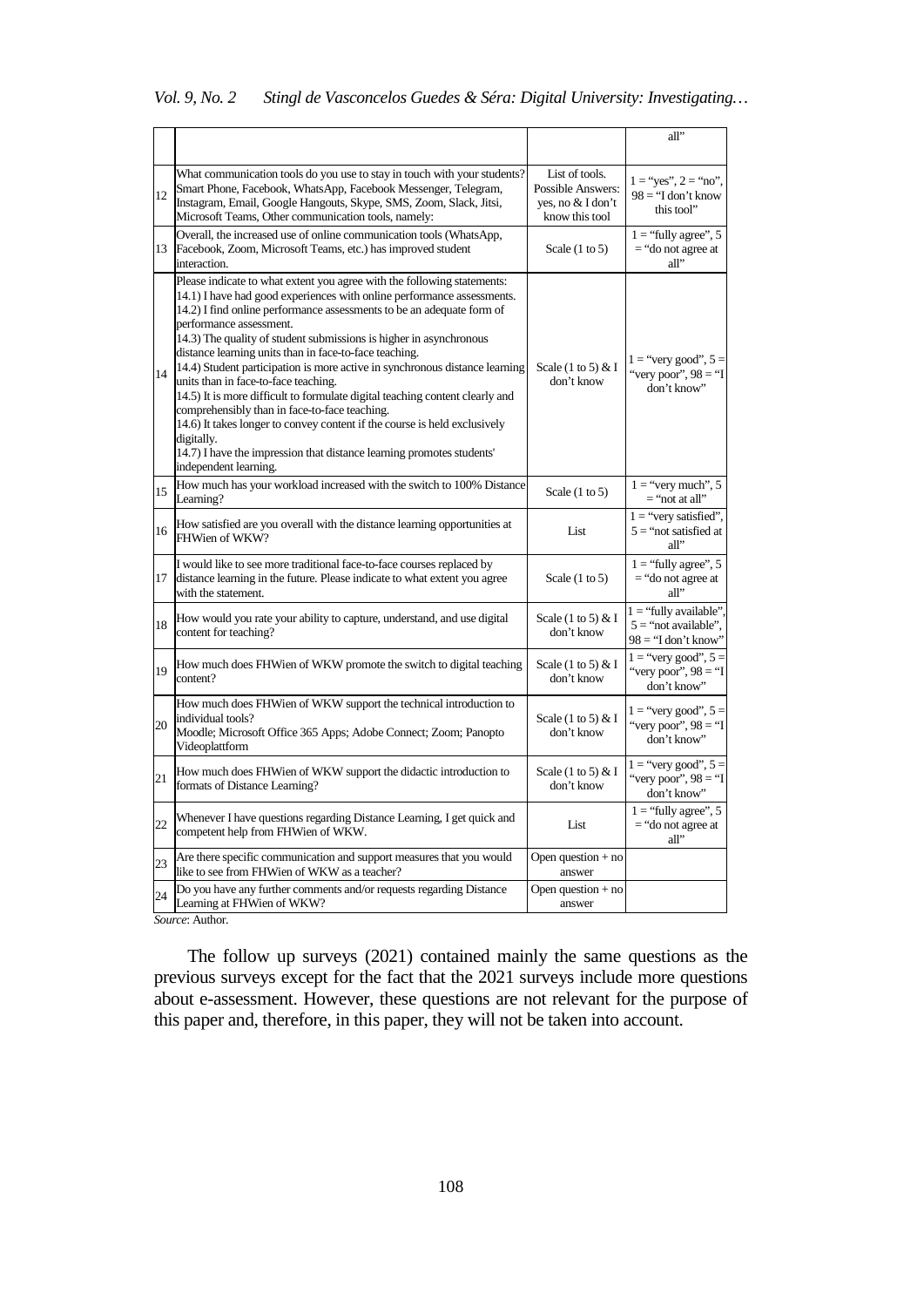## **Results**

This section presents a selection of results from the FHW surveys that are pertinent to the research question. These are structured according to the selected categories from Arndt et al. (2020): (a) workload, (b) life situation, (h) mediatechnical and didactical competences, (j) technical infrastructure and tools, and (k) virtual teaching and learning scenarios.

## *Workload*

As shown in Figure 2, below, students of the FHW der WKW University of Applied Sciences for Management and Communication were asked whether they think most teachers correctly estimate the workload for independent assignments. A comparison between the years 2020 and 2021 shows that student evaluations have become more positive over time. In 2020, a lower percentage of students expressed "full agreement" or "rather agreement" that lecturers correctly estimate student workloads, with a greater percentage opining "less agreement" or "no agreement at all". Thus, an overall improvement over time could be noted, even though almost one third of students still disagree (less agreement or no agreement at all) that lecturers estimate workloads correctly in 2021.

**Figure 2.** *Student Evaluations of Teachers' Correct Estimation of Workload/ Comparison 2020 and 2021*



*Source:* Author

#### *Life Situation*

Both students and lecturers were asked about their study mode preferences, where the synchronous study mode refers to simultaneous Distance Learning, while the asynchronous study mode involved delayed Distance Learning and without presence. This information seems relevant not only to how students prefer to organize their studies, but more broadly to organizing their study-work balance/ study-life balance.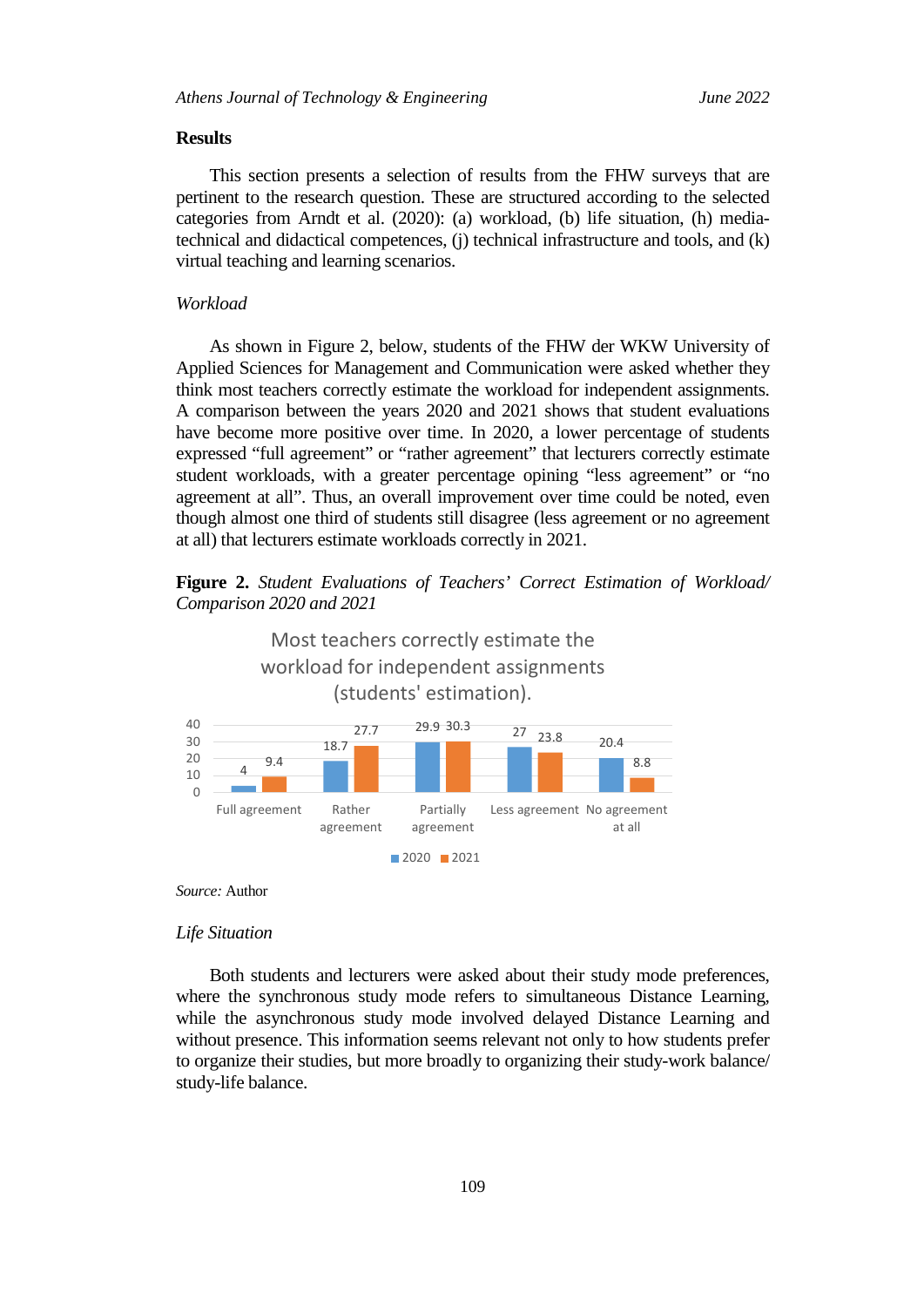*Vol. 9, No. 2 Stingl de Vasconcelos Guedes & Séra: Digital University: Investigating…*

The data is presented in Figures 3 and 4, below, where Figure 3 shows a longitudinal comparison of study mode preferences by students between 2020 and 2021, and Figure 4 shows a cross-sectional comparison of study mode preferences between students and lecturers in the year 2021.

**Figure 3.** *Comparison of Students' Study Mode Preferences between 2020 and 2021*



*Source*: Author

Interestingly, Figure 3 shows that students have a stronger tendency towards the synchronous study mode in 2021 compared to 2020. After one year of distance education, students increasingly prefer to be simultaneously online when engaged in Distance Learning.

**Figure 4.** *Comparison of Study Mode Preferences between Students and Lecturers*



*Source*: Author

The increasing preference of students for synchronous instruction is also reflected among lecturers. Figure 4 shows that approximately 80% of lecturers prefer a synchronous study mode in 2021, exceeding the approximately 60% of students who prefer the synchronous study mode. It is clear that both target groups prefer synchronous study modes to asynchronous study modes, and that this tendency has increased over the course of the study period.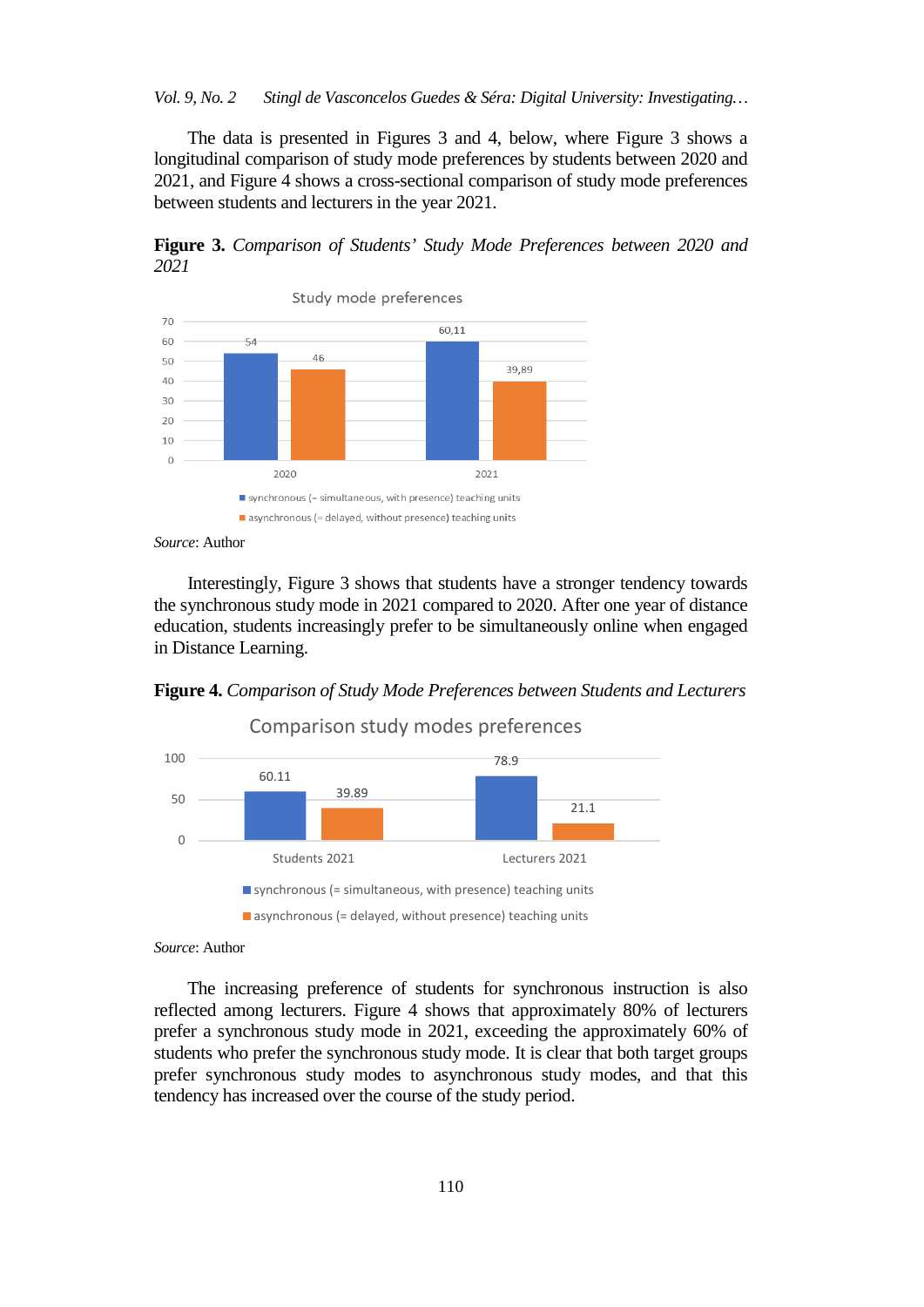The FHW surveys further asked students about their level of satisfaction with Distance Learning, both in 2020 and again in 2021. The data presented in Figure 5 show a comparison of student evaluations across these years.



**Figure 5.** *Student Satisfaction with Distance Learning in 2020 and 2021*

## *Source*: Author

Interestingly, after one year of the COVID-19 pandemic, students expressed higher levels of contentment ("very satisfied" or "pretty satisfied") with Distance Learning, while the percentage who are "partly satisfied, partly unsatisfied", "pretty dissatisfied", or "very dissatisfied" decreased in comparison to 2020. This shows that students are generally more satisfied with Distance Learning now than they were when commencing this experience.

# *Media-technical and Didactical Competences, Technical Infrastructure and Tools, and Virtual Teaching and Learning*

As shown in Figure 6, students were also asked about the appropriate deployment of technical infrastructure and tools used for Distance Teaching. For the purposes of Distance Teaching at the FHW, the four tools Moodle, Microsoft Office 365, Zoom, and Panopto were employed. In Figure 6, student evaluations are compared between 2020 and 2021.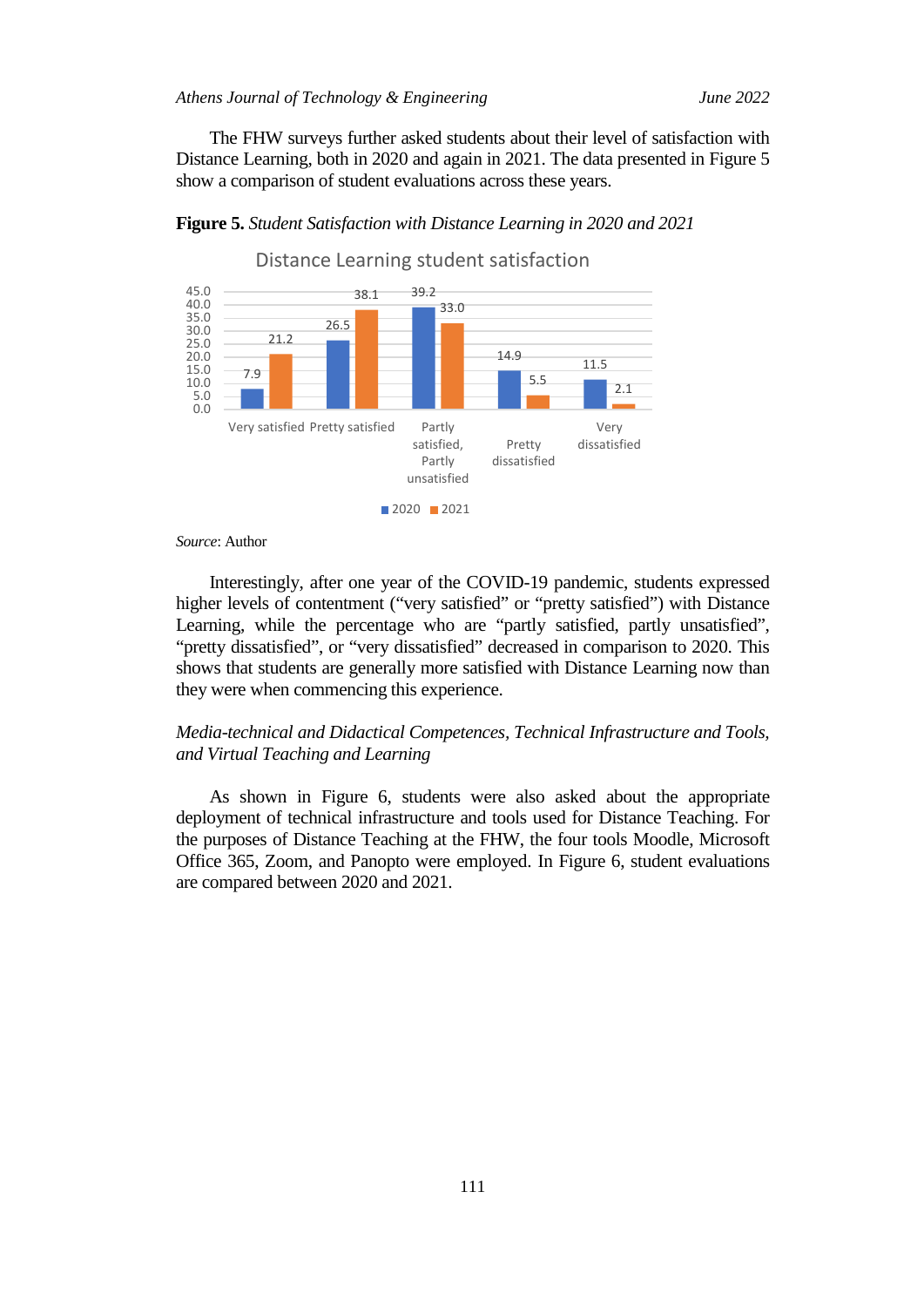**Figure 6.** *Tools for Distance Learning (2020 and 2021)*





As shown in Figure 7, students found Moodle to be even more appropriate for their studies in 2021 than in 2020. The graph also reveals that the proportion of students in the "not used yet" category declined over the course of the year.

Figure 8 shows that more students consider the online tool Microsoft Office 365 as "appropriate" to "very appropriate" in 2021 than in 2020. As with Moodle, the percentage of students who claimed not to have used the tool also declined from 2020 to 2021.





*Source*: Author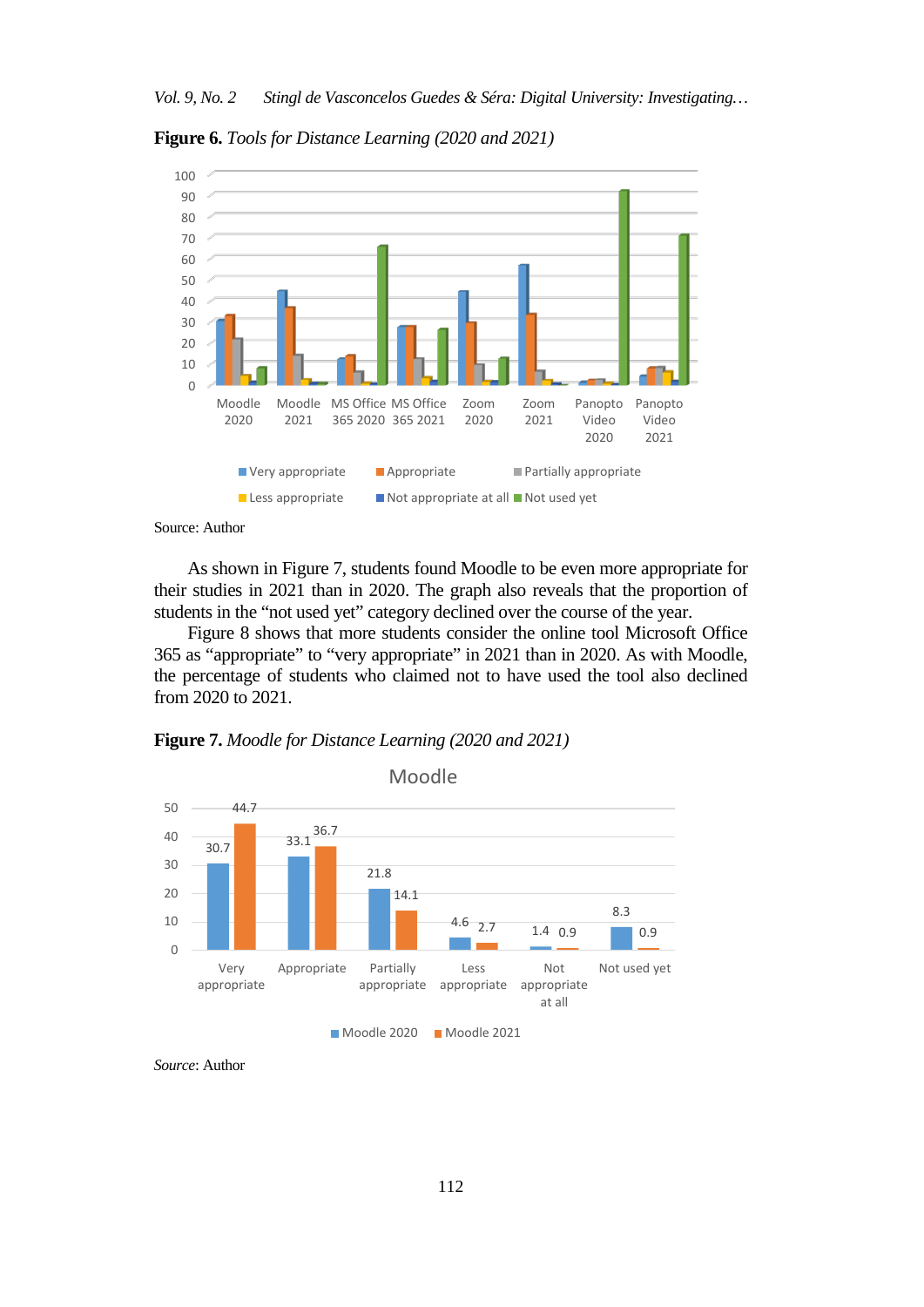**Figure 8.** *Microsoft Office 365 Apps for Distance Learning (2020 and 2021)*



Microsoft Office 365 Apps

*Source*: Author

Contentment with the online tool Zoom also increased between 2020 and 2021, as shown in Figure 9. In 2021, students are more likely to find Zoom "very appropriate" to "appropriate", as the proportion of students declaring that they had "not used (Zoom) yet" dropped to near zero in 2021.

As Figure 10 demonstrates, even though students find the online video platform Panopto slightly more appropriate in 2021 than 2020, most participants had still not used the video platform.

**Figure 9.** *Zoom for Distance Learning (2020 and 2021)*



**Zoom 2020 Zoom 2021** 

*Source*: Author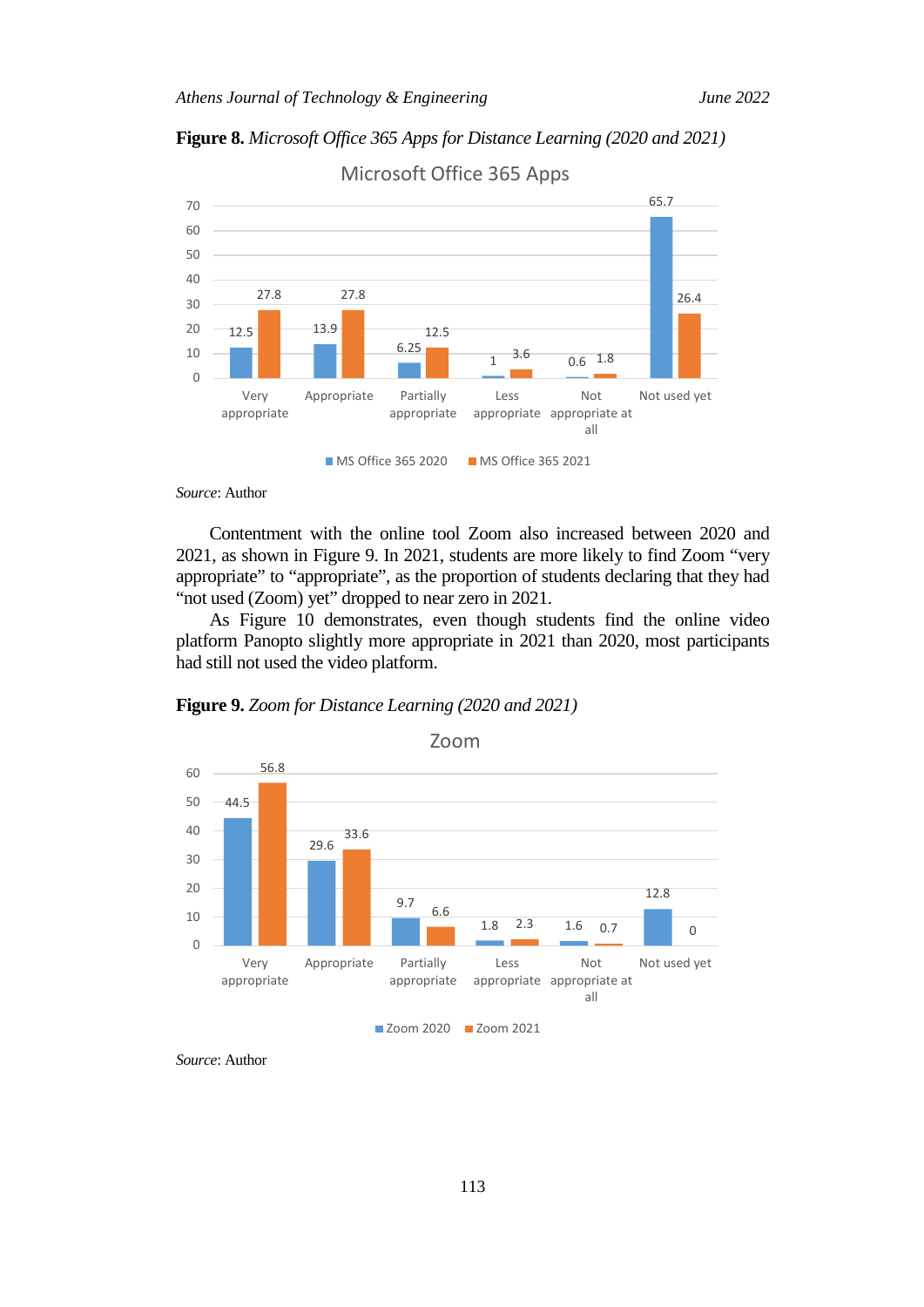**Figure 10.** *Panopto for Distance Learning (2020 and 2021)*



Panopto Videoplattform

### *Source*: Author

Furthermore, the outcome of this study shows that full-time and part-time students have different needs and acceptance levels regarding distance learning and digital tools. Shifts in these needs and requests are observed after one year of being forced to work with digital tools, with both students' and teaching staff's attitudes generally becoming more accepting.

#### **Discussion and Conclusions**

The results of the FHW student and lecturer surveys offer valuable insights regarding questions about the acceptance of digital education by students and educators. Since the surveys were conducted at the beginning and at the end of the first year of COVID-19 restrictions in Austria, they enable identification of shifts in attitudes towards digital education.

Compared to the related studies cited in the literature review section of this paper, the FHW results correlate well with their results. Hence, while student satisfaction correlates with their perceived usefulness towards digital education in the Ilgaz and Aşkar (2013) study and therefore has the tendency to increase as more students get used to digital education, the FHW results shows that one year into the pandemic 59.3% of students are "very satisfied" or "pretty satisfied" with distance learning, compared with only 34.4% the year before. On the other side of the equation, the percentage of "pretty unsatisfied" to "very dissatisfied" students declined from 2020 (26.4%) to 2021 (7.6%), which also indicates the positive overall trend.

Related to the (a) *workload*, which according to Arndt et al.'s (2020) BRIDGING study became higher compared to face-to-face-semesters, the following results were observed in the FHW surveys. Student (full or rather) agreement with the proposition that lecturers correctly estimate workloads rose from 22.7% in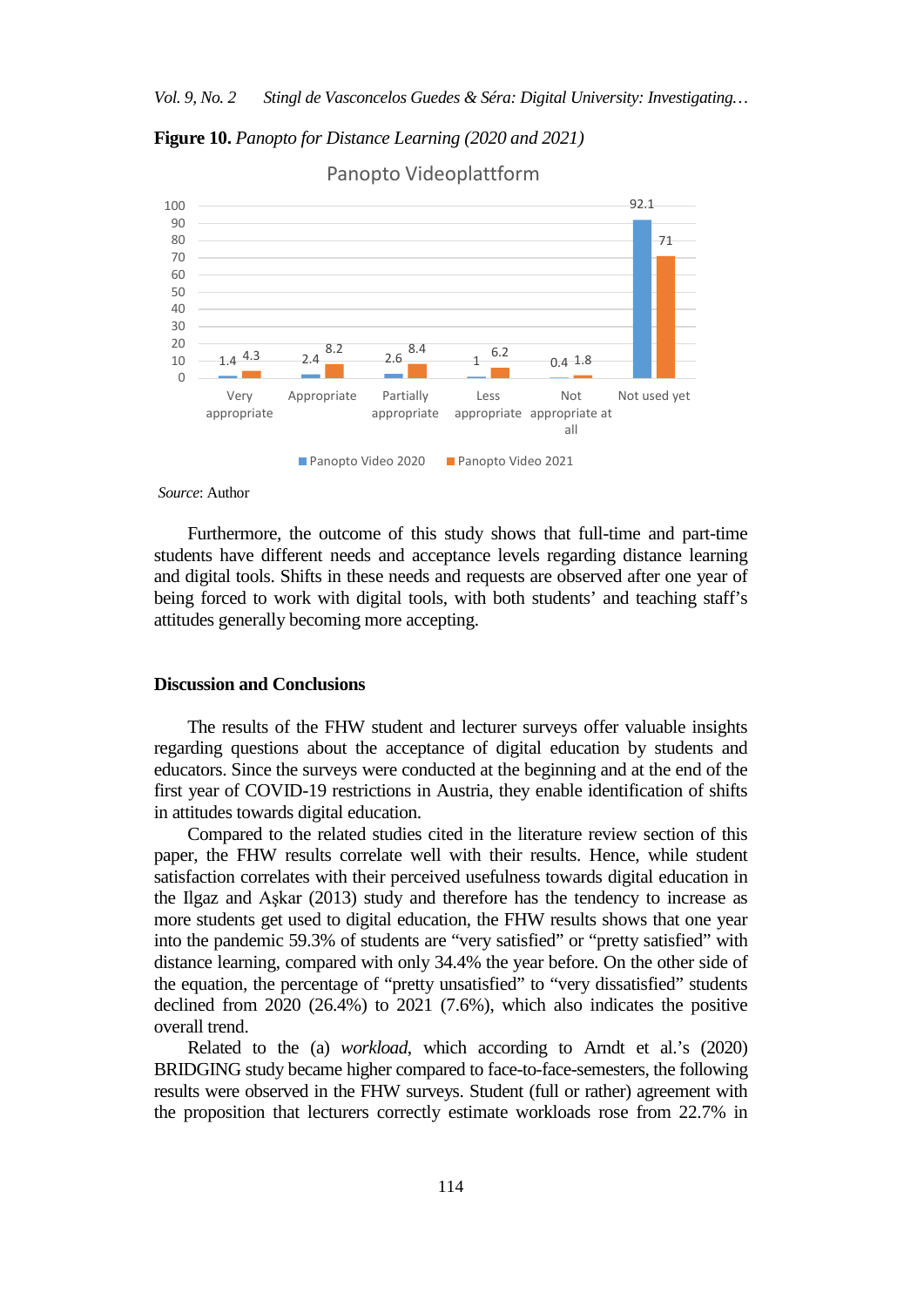2020 to 37.1% in 2021, while disagreement (less or no agreement) with this statement fell from 47.4% in 2020 to 32.6% in 2021. Although the FHW surveys do not facilitate a direct comparison of students' workload perceptions between traditional teaching model and distance learning models, the improvement in student evaluations of the accuracy of lecturers' workload estimations from 2020 to 2021 nevertheless indicates issues of increased workloads when switching to distance learning. Although this issue seems to have somewhat mitigated over time, the approximately one third of students who continue to express issues with workloads in 2021 suggests value in further research on this point.

Another area of relevance for digitalization within universities identified by Arndt et al. (2020) was that of (b) *life situation*. Related to this element, the FHW survey results show that students and lecturers have certain preferences when it comes to study modes. Even though it could be assumed that students and lecturers actually prefer an asynchronous study mode, meaning that teaching and learning happen independently of time and place, results from one year after the outbreak of the pandemic surprise with a different outcome. While 54% of students preferred a synchronous teaching mode in 2020, a slight increase to 60.11% was noted in 2021. Interestingly, the comparison of students' and lecturers' study mode preferences in 2021 shows that lecturers prefer synchronous study modes even more strongly, with 78.9% favoring this option and only 21.1% preferring asynchronous teaching. This development shows that after one year of the pandemic, both parties prefer synchronous study modes involving more interactive and engaging teaching. This effect also supports the findings from the FHW surveys regarding lecturer's preferences for Zoom, which is a helpful tool for synchronous classes. Therefore, in contrast to the BRIDGING studies, the preference for Zoom in the category (j) *technical infrastructure and tools* can not only be attributed to its good performance, but also because this tool satisfies lecturers' and students' needs.

As for the area of relevance (h) *media-technical and didactical competences*, the surveys point to a considerable increase in students' competencies as the use of the software tools has progressed. Comparing 2020 to 2021, students increasingly perceive the digital tools as appropriate for teaching. The acceptance of Moodle as a learning platform and of MS Office365, for example, has increased by 17.6 % resp. 29.2 % in this period ("very appropriate" and "appropriate" were counted as positive responses). At the FHW, students and the teaching staff can also rely on the Competence Centre for E-Learning to enhance their digital competencies. Adapted to the situation, the FHW provides a COVID-19-specific Moodle Help Course, a weekly Distance Learning Q&A session, co-moderation for live online teaching, early roll-out of the Panopto video system, and guides for online teaching. Thus, the results of the FHW surveys in this area are very similar to the results of the BRIDGING study.

The BRIDGING study also pointed out the students' and lecturers' desire for synchronous lectures over abundant self-learning materials (area of relevance: (k) *virtual teaching and learning scenarios*). This preference was confirmed by the surveys at the FHW.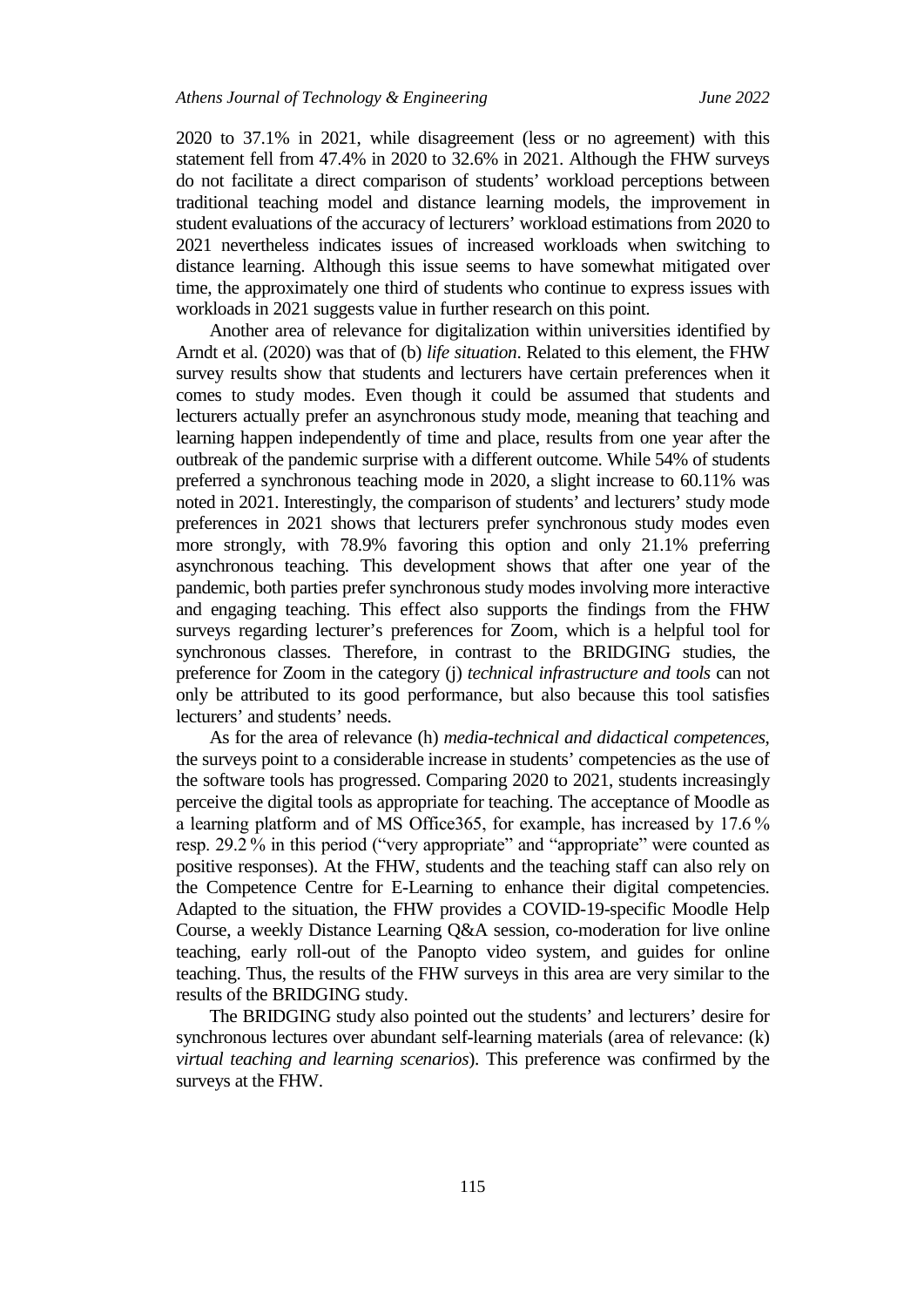The insights gained from the surveys and from academic papers such as those by Pausits et al. (2021) opened up opportunities to implement measures to support digital learning and teaching at the FHW. As mentioned before, the Competence Centre for E-Learning offers courses and support for teachers and students, facilitating the deployment of digital teaching skills. Yet, these four FHW surveys focused primarily on the impact of the use of digital tools and their features related to educational purposes. Therefore, not all key challenges mentioned in the Pausits et al. (2021) study were discussed here. However, the surveys did investigate the challenge "*high workloads in distance learnin*g", and the results agree with the findings of the Pausits study:

Most students (2020: 77.3%, 2021: 62.9%) did not or only partially agree with the statement "Most teachers correctly estimate the workload for independent assignments." Even though there is a year-over-year improvement, teachers' estimates of the workload still could be improved, at least in the students' opinion. Other key challenges mentioned by Pausits et al. (2021) (e.g., less enjoyment of studies conducted through individual learning, increased difficulties in communication with individual teachers) need further follow-up studies at the FHW.

The FHW surveys provide hints that with the passage of time in which universities are forced to adapt to distance learning, their technical competence increases. Hence, "perceived ease of use" - a determinant of acceptance according to TAM - enhances as well. Overall, there is a clear positive development in levels of satisfaction with distance learning at the FHW.

#### **References**

- Al-Kumaim NH, Alhazmi AK, Mohammed F, Gazem NA, Shabbir MS, Fazea Y (2021) Exploring the impact of the COVID-19 pandemic on university students' learning life: an integrated conceptual motivational model for sustainable and healthy online learning. *Sustainability* 13(5): 2546.
- Arndt C, Ladwig T, Knutzen S (2020) *Zwischen Neugier und Verunsicherung: interne Hochschulbefragungen von Studierenden und Lehrenden im virtuellen Sommersemester 2020: Ergebnisse einer qualitativen Inhaltsanalyse*. (Between curiosity and uncertainty: internal university surveys of students and teachers in the virtual summer semester 2020: results of a qualitative content analysis). TUHH Universitätsbibliothek.
- Berghoff S, Horstmann N, Hüsch M, Müller K (2021) *Studium und Lehre in Zeiten der Corona-Pandemie - Die Sicht von Studierenden und Lehrenden*. (Studies and teaching in times of the corona pandemic - The perspective of students and teachers). Gütersloh: CHE Impulse Nr. 3.
- Davis FD, Bagozzi RP, Warshaw PR (1989) User acceptance of computer technology: a comparison of two theoretical models. *Management Science* 35(8): 982–1003.
- Farnell T, Skledar Matijević A, Šćukanec Schmidt N (2021) *The impact of COVID-19 on higher education: a review of emerging evidence*. NESET Report. Luxembourg: Publications Office of the European Union.
- Fernunterrichtsschutzgesetz FernUSG (1976) *Gesetz zum Schutz der Teilnehmer am Fernunterricht*. (Distance learning participants protection act). Retrieved from: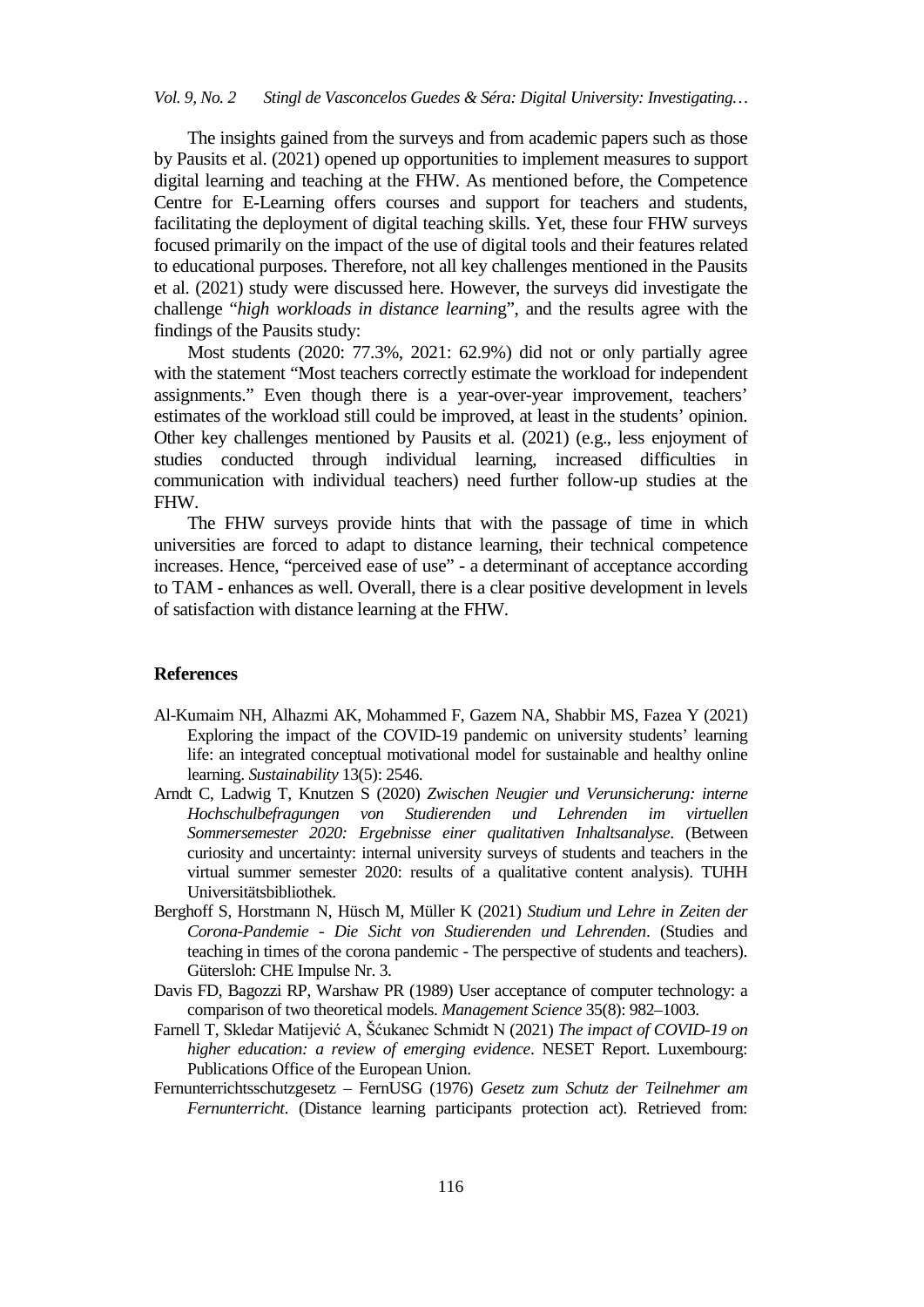[https://www.gesetze-im-internet.de/fernusg/FernUSG.pdf.](https://www.gesetze-im-internet.de/fernusg/FernUSG.pdf) [Accessed 12 November 2021]

- Fidalgo P, Thormann J, Kulyk O, Lencastre JA (2020) Students' perceptions on distance education: a multinational study. *International Journal of Educational Technology in Higher Education* 17(May): 18.
- Gabriel S, Pecher H (2020) Chancen, Herausforderungen und Entwicklungsaufgaben für E-Learningan Hochschulen. Eine qualitative Studie aus Studierendenperspektive. (Opportunities, challenges and development tasks for e-learning at universities. A qualitative study from a student perspective). *Open Online Journal for Research and Education Jahrestagung der Forschung*.
- Hargitai DM, Pinzaru F, Veres Z (2021) Integrating business students' e-learning preferences into knowledge management of universities after the COVID-19 pandemic. *Sustainability* 13(5): 2478.
- Holzer J, Lüftenegger M, Korlat S, Pelikan E, Salmela-Aro K, Spiel C, et al. (2021) Higher education in times of COVID-19: university students' basic need satisfaction, self-regulated learning, and well-being. *AERA* Open 7(Mar).
- Ilgaz H, Aşkar P (2013) The Contribution of technology acceptance and community feeling to learner satisfaction in distance education. *Procedia - Social and Behavioral Sciences* 106: 2671–2680.
- Kentnor H (2015) Distance education and the evolution of online learning in the United States. *Curriculum and Teaching Dialogue* 17(1–2): 21–34.
- Kreulich K, Lichtlein M, Zitzmann C, Bröker T, Schwab R, Zinger B (2020) *Hochschullehre in der Post-Corona-Zeit. Studie der bayrischen Hochschulen für angewandte Wissenschaften Sommersemester 2020*. (University teaching in the postcorona period. Study by the Bavarian universities of applied sciences summer semester 2020). Forschungs- und Innovationslabor Digitale Lehre (FIDL).
- Ledermüller K, Spörk J, Vettori O (2020) *Lessons Learned aus dem Distanzbetrieb im SS 2020*. (Lessons learned from distance operations in SS 2020). Presentation 14 April 2020.
- Lehner M, Sohm K (2021) Qualität, didaktische Methodik und Digitalität. (Quality, didactic methodology and digitality). In Dittler Ulrich, Kreidl Christian (eds.), *Wie Corona die Hochschullehre verändert*. Wiesbaden: Springer Gabler.
- Marczuk A, Multrus F, Lörz M (2021) *Die Studiensituation in der Corona-Pandemie. Auswirkungen der Digitalisierung auf die Lern- und Kontaktsituation von Studierenden*. (The study situation in the corona pandemic. Effects of digitization on the learning and contact situation of students). Retrieved from: https://www.dzhw.eu/ pdf/pub\_brief/ dzhw\_brief\_01\_2021.pdf. [Accessed 12 May 2021]
- Meyer K, Mara M (2020, July 31) *Plötzlich Online-Prüfungen: Vorteile und Nachteile aus Sicht Studierender*. (Suddenly online exams: advantages and disadvantages from the perspective of students). fnma Magazin 02/2020 - E-Assessment und E-Examinations. Retrieved from: https://www.fnma.at/content/download/ 2087/1<0778. [Accessed 15 June 2021]
- Mohamed MH, Ahmed SA, Hussein AM, Ahmed ASA, Mohamed II, Sheikh AM (2020) The impact of coronavirus (COVID-19) on higher education. Case study private universities in Mogadishu, Somalia. *Creative Education* 11(11): 2249–2261.
- Müller-Böling D, Müller M (1986) *Akzeptanzfaktoren der Bürokommunikation*. (Acceptance factors of office communication). München, Wien: R. Oldenbourg Verlag.
- Pausits A, Oppl S, Schön S, Feller M, Campbell D, Dobiasch M (2021) *Distance Learning an österreichischen Universitäten und Hochschulen im Sommersemester 2020 und Wintersemester 2020/21.* (Distance learning at Austrian universities and colleges in